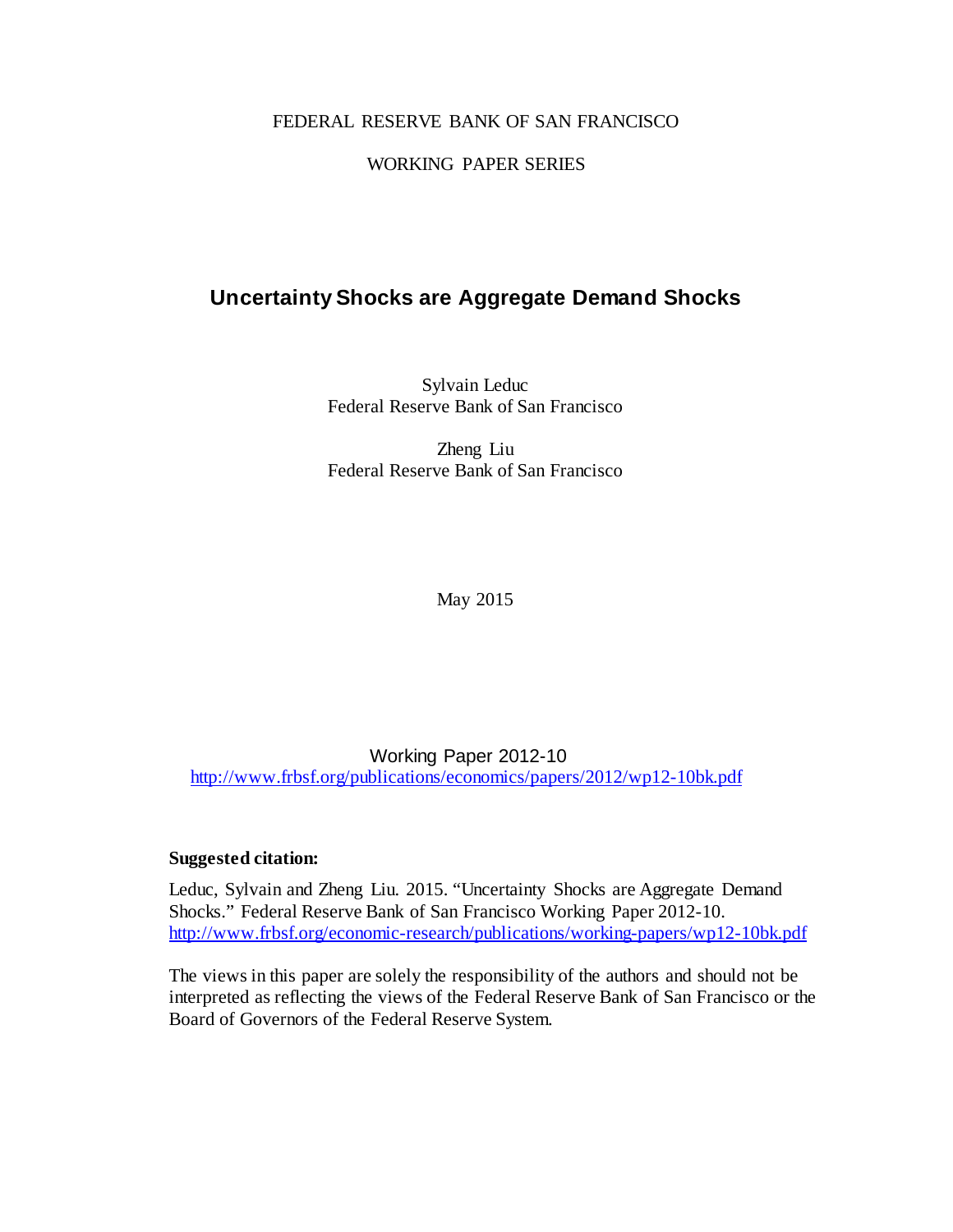## UNCERTAINTY SHOCKS ARE AGGREGATE DEMAND SHOCKS

#### SYLVAIN LEDUC AND ZHENG LIU

Abstract. We show that to capture the empirical effects of uncertainty on the unemployment rate, it is crucial to study the interactions between search frictions and nominal rigidities. Our argument is guided by empirical evidence showing that an increase in uncertainty leads to a large increase in unemployment and a significant decline in inflation, suggesting that uncertainty partly operates via an aggregate demand channel. To understand the mechanism through which uncertainty generates these macroeconomic effects, we incorporate search frictions and nominal rigidities in a DSGE model. We show that an option-value channel that arises from search frictions interacts with a demand channel that arises from nominal rigidities, and such interactions magnify the effects of uncertainty to generate roughly 60 percent of the observed increase in unemployment following an uncertainty shock.

## I. INTRODUCTION

Measures of uncertainty surged in the Great Recession of 2008-2009 and remained elevated during most of the recovery period. Some have argued that increases in uncertainty contributed to the deep recession and the slow recovery, with a persistently high unemployment rate. In this paper, we present a DSGE framework with search frictions and nominal rigidities to illustrate a new transmission mechanism through which uncertainty can produce large macroeconomic effects. This mechanism works through an interaction between

Date: May 11, 2015.

Key words and phrases. Uncertainty, aggregate demand, labor search frictions, option-value channel, unemployment, inflation, survey data.

JEL classification: E21, E27, E32.

Leduc: Federal Reserve Bank of San Francisco; Email: Sylvain.Leduc@sf.frb.org. Liu: Federal Reserve Bank of San Francisco; Email: Zheng.Liu@sf.frb.org. We thank the editors Ricardo Reis and Nir Jaimovich and an anonymous referee for critical comments that have helped improve the quality of the paper. We also thank Susanto Basu, Nick Bloom, Toni Braun, Larry Christiano, Mary Daly, John Fernald, Jesús Fernández-Villaverde, Simon Gilchrist, Federico Ravenna, Juan F. Rubio-Ram´ırez, John Williams, Tao Zha and seminar participants at the Federal Reserve Banks of Atlanta and San Francisco, the Bank of Canada, the Canadian Macro Study Group, the 2012 NBER Productivity and Macroeconomics meeting, the 2012 NBER Workshop on Methods and Applications for Dynamic Stochastic General Equilibrium Models, the 2013 SED meeting in Seoul, and the 2013 Summer Workshop of the Stanford Institute for Theoretical Economics. We are especially grateful to Tao Zha for providing us with his computer code for estimating Bayesian VAR models. The views expressed herein are those of the authors and do not necessarily reflect the views of the Federal Reserve Bank of San Francisco or the Federal Reserve System.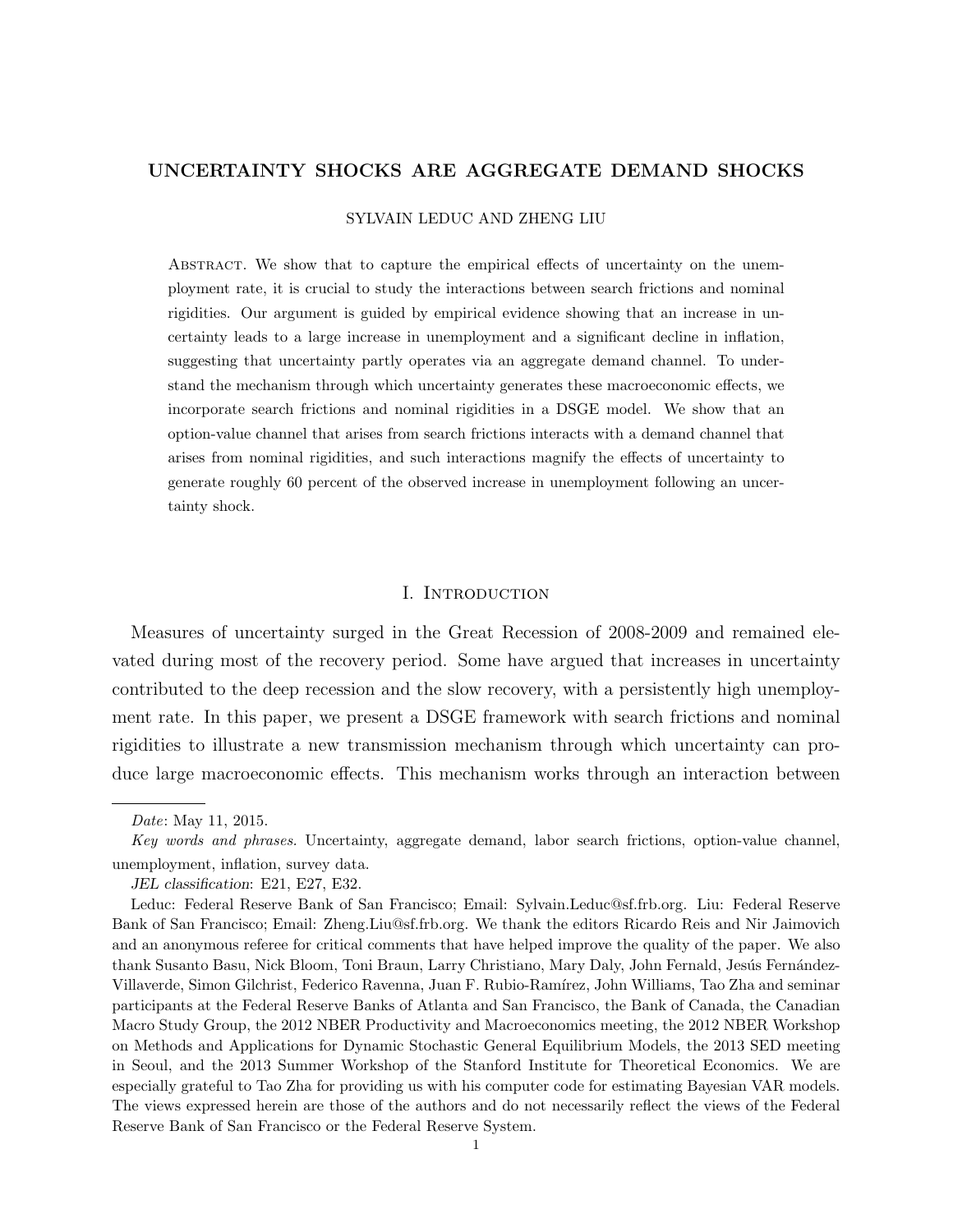an option-value channel that arises from labor search frictions and an aggregate-demand channel associated with nominal rigidities.

Our theoretical framework is guided by empirical evidence about the joint dynamics of unemployment and inflation following an uncertainty shock. We show that, in a small-scale Bayesian vector-autoregression (BVAR) model, an increase in uncertainty raises unemployment and lowers inflation, suggesting that the macroeconomic effects of uncertainty operate partly through an aggregate-demand channel. This empirical pattern is robust to the use of alternative measures of uncertainty, including standard measures such as the CBOE Volatility Index (VIX) and a novel measure of consumers' perceived uncertainty constructed using data from the Thomson Reuters/University of Michigan Surveys of Consumers. Despite the weak correlation between the raw time series of the VIX and consumer uncertainty measure, the BVAR model consistently predicts that uncertainty shocks act like a negative aggregate demand shock, raising unemployment and lowering inflation, independent of the particular measure of uncertainty used. Furthermore, the BVAR evidence suggests that uncertainty shocks lead to large increases in the unemployment rate. The large real effect of uncertainty shocks presents a challenge for standard DSGE models (e.g., Born and Pfeifer (2014)).

We use our theoretical framework to examine the mechanism through which uncertainty shocks can generate the large increase in unemployment and the fall in inflation observed empirically. Consistent with our VAR evidence, the DSGE model predicts that a rise in uncertainty raises the unemployment rate and lowers the inflation rate. More importantly, our model suggests that the interactions between search frictions and nominal rigidities are the key to obtaining the observed large increase in unemployment following an uncertainty shock.

I.1. The key mechanism. First, nominal rigidities help amplify the effect of uncertainty shocks on the unemployment rate through declines in aggregate demand, as in the standard DSGE model without search frictions (Fernández-Villaverde et al., 2013; Basu and Bundick, 2011). In our model with search frictions, the decline in aggregate demand reduces the value of a new match so that firms post fewer job vacancies, pushing the unemployment rate up. As more searching workers fail to find a job match, household incomes decline further. This leads to an even greater fall in aggregate demand, which magnifies the effects of uncertainty shocks. In addition, with sticky prices, inflation falls as aggregate demand declines, in line with our evidence.

Second, search frictions provide an additional mechanism for uncertainty shocks to generate large increases in unemployment via an option-value channel. With search frictions, a job match represents a long-term employment relationship that is irreversible. When times are uncertain, the option value of waiting increases and the match value declines. Firms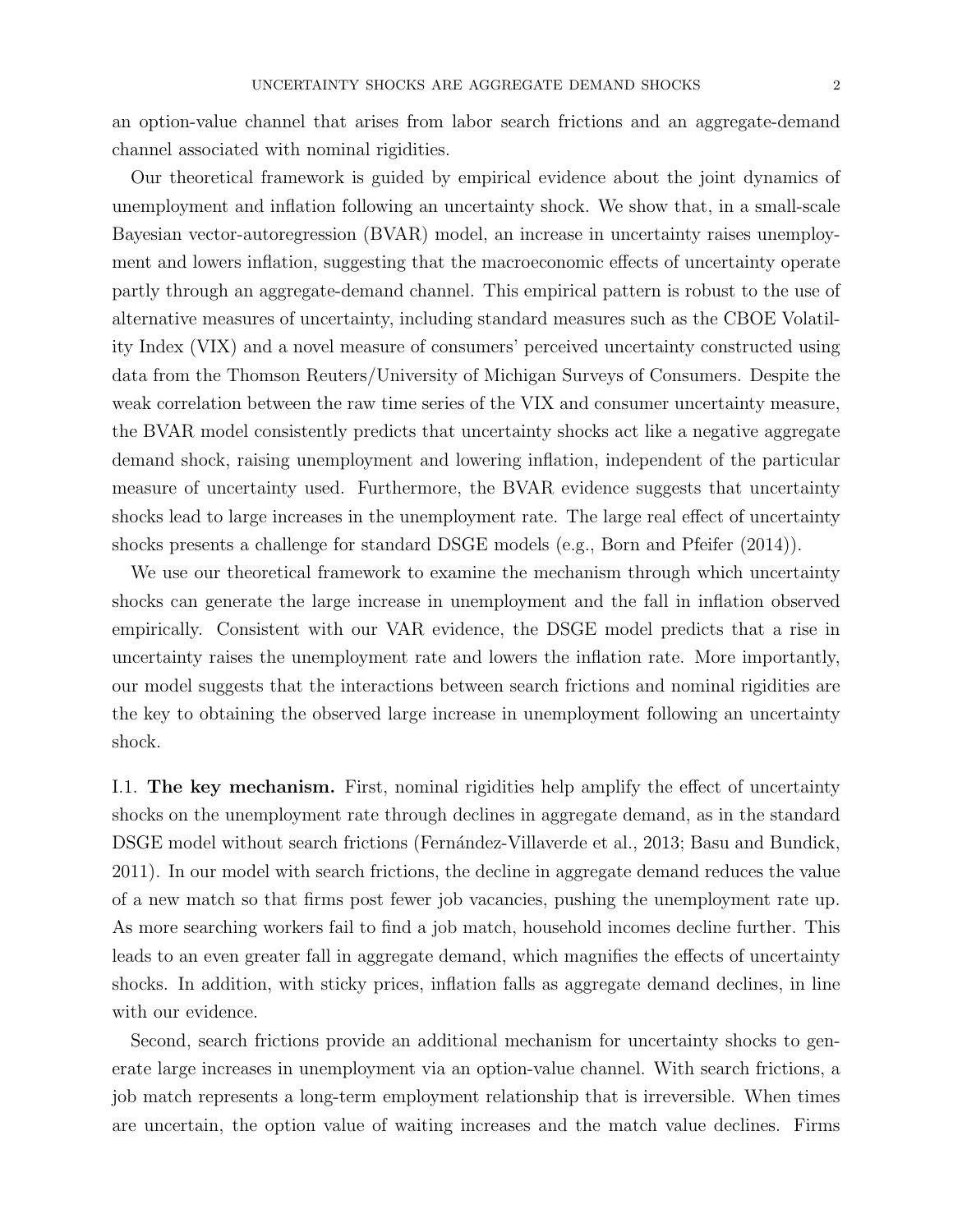respond by reducing hiring. This option-value effect in our model with search frictions arises for a similar reason as in the literature of irreversible investment decisions under uncertainty (Bernanke, 1983; Bloom, 2009; Bloom et al., 2012).

Indeed, in our model with search frictions, uncertainty shocks can be contractionary even with flexible prices, in contrast to the real business cycles (RBC) model with a spot labor market. A contraction occurs as long as the option-value channel dominates the effect of precautionary savings, which lowers interest rates and boosts the present value of a job match. When prices are sticky, an increase in uncertainty also leads to a decline in aggregate demand (the demand channel), which reinforces the option-value channel and generates an increase in unemployment that is roughly 60 percent of that observed in the data. Search frictions also amplify the decline in inflation, although the magnitude of the fall in prices remains notably smaller than what we see in the data.

We then examine the relative importance of these two channels through the lens of our model. Absent significant search frictions, the demand channel alone accounts for at most 16 percent of the observed increase in the unemployment rate following an uncertainty shock. This relatively small impact of uncertainty on real economic activity is in line with the recent findings of Born and Pfeifer (2014) using a standard DSGE model without search frictions. Similarly, absent nominal rigidities, the option-value channel alone accounts for a small fraction of the observed increase in the unemployment rate following an uncertainty shock. This finding is consistent with Schaal (2012), who studies a search model with flexible prices. He obtains sizable effects from idiosyncratic volatility shocks—his measure of uncertainty but partly by assuming that these volatility shocks are negatively correlated with the level of aggregate productivity. Instead, when the option-value channel and the demand channel are simultaneously operating, as in our model, they interact to amplify the effects of uncertainty shocks and generate unemployment responses that are broadly in line with the data.

I.2. Relation to the literature. Our work adds to the recent burgeoning literature on the macroeconomic effects of uncertainty. On the empirical side, we document a new stylized fact that uncertainty acts like a decline in aggregate demand that raises unemployment and lower inflation. We show that this result holds when we use the standard VIX to measure uncertainty or when we use a new measure of consumers' perceived uncertainty constructed from survey data. Our empirical approach thus complements those in the literature, where uncertainty is measured using cross-sectional dispersions of earnings or productivity at the firm or industry levels (Bloom, 2009; Bloom et al., 2012), the conditional variance of the unforecastable component in statistical models (Jurado et al., 2013; Scotti, 2012), forecast disagreements (Bloom, 2009; Bachmann et al., 2013), or the volatility of fiscal instruments estimated under time-varying volatilities (Fernández-Villaverde et al., 2013).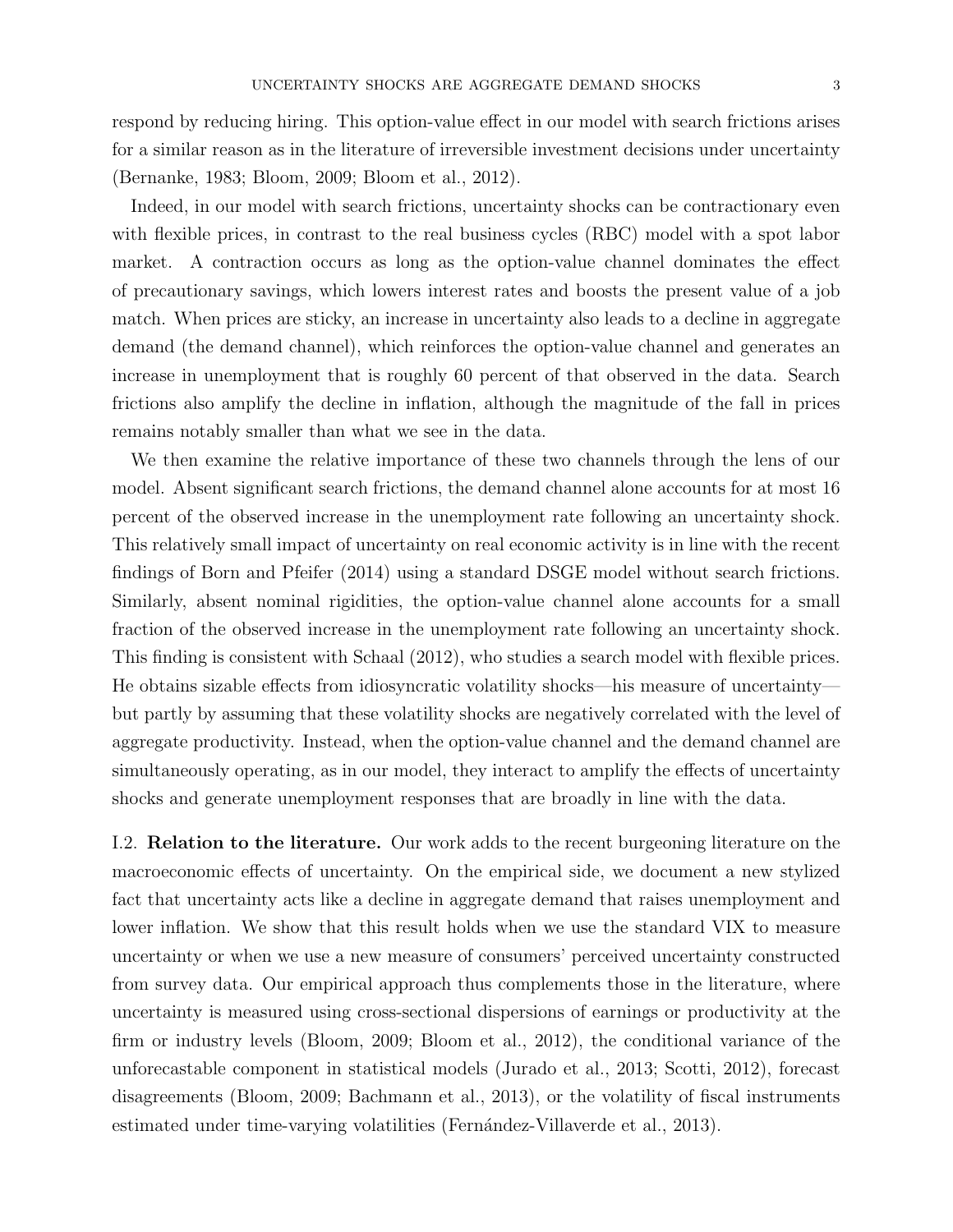On the theory side, we show that an uncertainty shock can generate the observed demandlike macroeconomic effects through interactions between an option-value channel stemming from search frictions and an aggregate demand channel associated with nominal rigidities. Our model complements the recent theoretical literature on the macroeconomic effects of uncertainty. This strand of literature is too vast to enumerate.<sup>1</sup> However, to our knowledge, our emphasis on the interactions between the option-value channel and the aggregate-demand channel for the transmission of uncertainty shocks is new to the literature.

#### II. Uncertainty, unemployment and inflation: Empirical evidence

In this section, we examine the macroeconomic effects of uncertainty shocks in the data. We consider two alternative measures of uncertainty: The VIX commonly used in the literature (Bloom, 2009), and a new measure of consumers' perceived uncertainty (or consumer uncertainty) constructed from the Thomson Reuters/University of Michigan Surveys of Consumers. We show that, although the time series behaviors of these two measures of uncertainty are quite different, the macroeconomic effects of uncertainty shocks based on the two different measures are remarkably similar.

II.1. The measures of uncertainty. Our new measure of uncertainty is constructed based on the Michigan Survey. Since January 1978, the Michigan Survey has conducted monthly interviews of about 500 households throughout the United States. One survey question asks: "Speaking now of the automobile market–do you think the next 12 months or so will be a good time or a bad time to buy a vehicle, such as a car, pickup, van or sport utility vehicle?" A follow-up question asks: "Why do you say so?" The survey tallies the fraction of respondents who report that "uncertain future" is a reason why it will be a bad time to buy cars or other durable goods over the next 12 months. The series is weighted by age, income, region, and sex and is nationally representative.

Figure 1 shows the time-series plots of consumers' perceived uncertainty (concerning vehicle purchases) along with the VIX.<sup>2</sup> The main similarity between the two measures of uncertainty is that they are both countercyclical. They rise in recessions and fall in expansions. However, the two series appear otherwise very different. One notable difference is in 1997-98. The VIX surged following the East Asian financial crisis and the Russian debt crisis, but consumer uncertainty remained at historically low levels. Another notable

<sup>&</sup>lt;sup>1</sup>A partial list includes Bloom (2009), Gilchrist et al. (2010), Arellano et al. (2011), Basu and Bundick  $(2011)$ , Ilut and Schneider  $(2011)$ , Fernández-Villaverde et al.  $(2013)$ , Bloom et al.  $(2012)$ , Gourio  $(2012)$ , Bidder and Smith (2012), and Born and Pfeifer (2014). See Bloom (2014) for a survey.

<sup>2</sup>The VIX constructed by the Chicago Board of Exchange (CBOE) starts in January 1990. We extend the series back to January 1986 by using the CBOE's VXO for the pre-1990 period.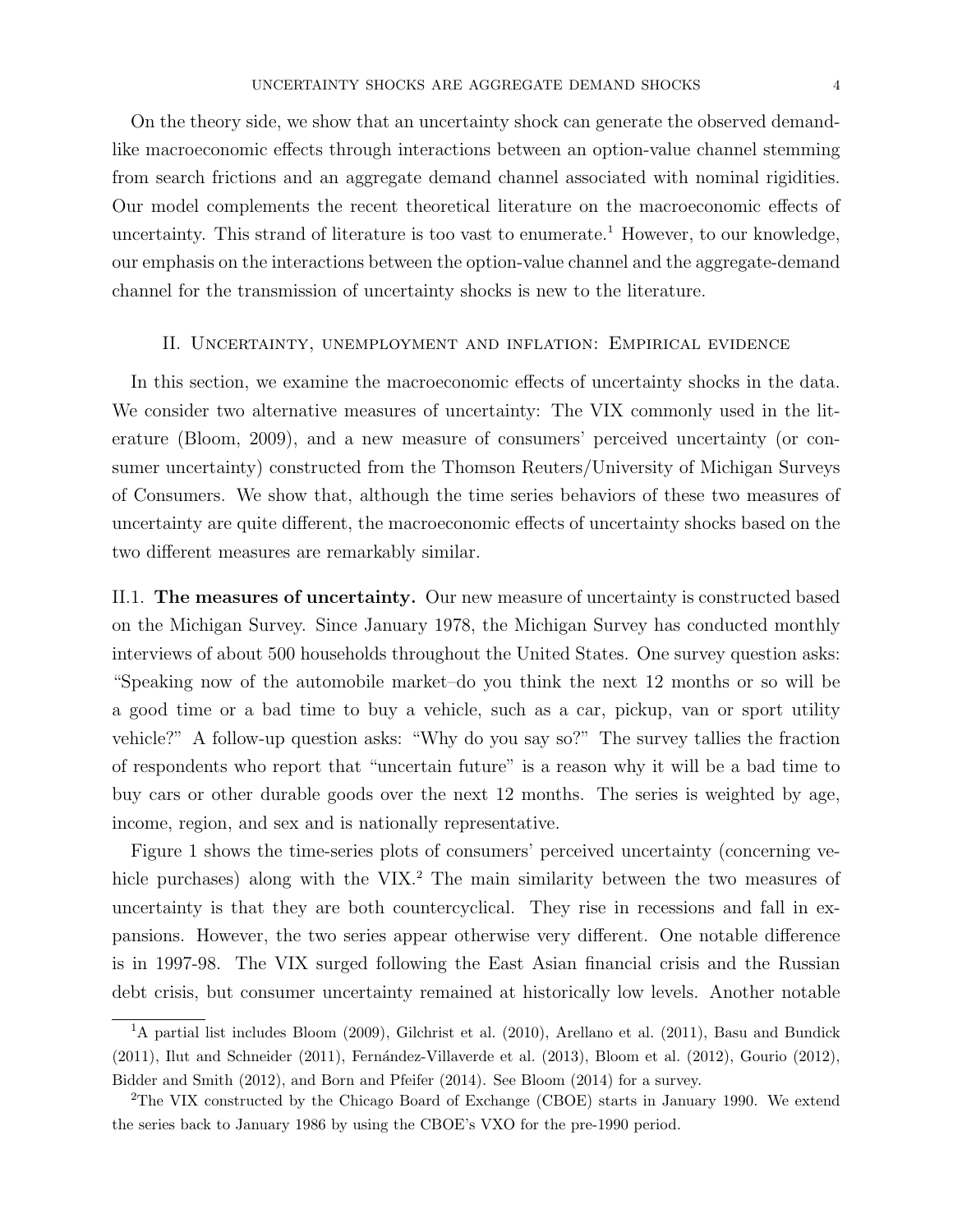difference is in late 2012, when the U.S. economy faced the possibility of a "fiscal cliff" that could potentially trigger large tax increases and government spending cuts if Congress and the White House failed to reach an agreement about deficit reductions. In that period, consumer uncertainty remained elevated but the VIX was very low.<sup>3</sup> Anecdotal evidence aside, the two measures of uncertainty are only weakly correlated, with a sample correlation of about 0.24 during the period from January 1986 (the beginning of the VIX/VXO series) and October 2013.

II.2. VAR evidence. Despite the apparent differences in the raw time series of our consumer uncertainty measure and the VIX, we find that the macroeconomic effects of uncertainty shocks in an estimated BVAR model are remarkably similar across the two measures of uncertainty.

The baseline BVAR model contains four time-series variables: a measure of uncertainty (consumer uncertainty or VIX), the unemployment rate, the inflation rate measured as yearover-year changes in the consumer price index (CPI), and the three-month Treasury bills rate. When we use the consumer uncertainty measure, the sample covers the period from January 1978 to October 2013. When we use the VIX, the sample ranges from January 1986 to October 2013. We adopt a flat prior for estimating the BVAR model.<sup>4</sup>

An advantage of our consumer uncertainty measure relative to the VIX is that we are able to exploit the timing of the survey interviews relative to the timing of macroeconomic data releases to identify the uncertainty shock. In the Michigan survey, telephone interviews are conducted throughout the month, with most interviews concentrated in the middle of each month, and preliminary results released shortly thereafter. The final results are typically released by the end of the month. When answering questions, survey participants have information about the previous month's unemployment, inflation, and interest rates, but they do not have (complete) information about the current-month macroeconomic conditions because the macroeconomic data have not yet been made public. Hence, our identification strategy uses the fact that, when answering questions at time  $t$  about their expectations of the future, the information set on which survey participants condition their answers will not include, by construction, the time  $t$  realizations of the unemployment rate and the other variables in our BVAR model.

Thus, we place the consumer uncertainty measure as the first variable in the BVAR model. This Cholesky ordering implies that uncertainty does not respond to macroeconomic shocks

<sup>&</sup>lt;sup>3</sup>A possible explanation is that the VIX focuses on short-term uncertainty because it is a weighted average of 30-day-ahead option prices.

<sup>4</sup>Our results are robust to using Bayesian priors proposed by Sims and Zha (1998), which may help improve the estimation of error bands in short time-series samples of data.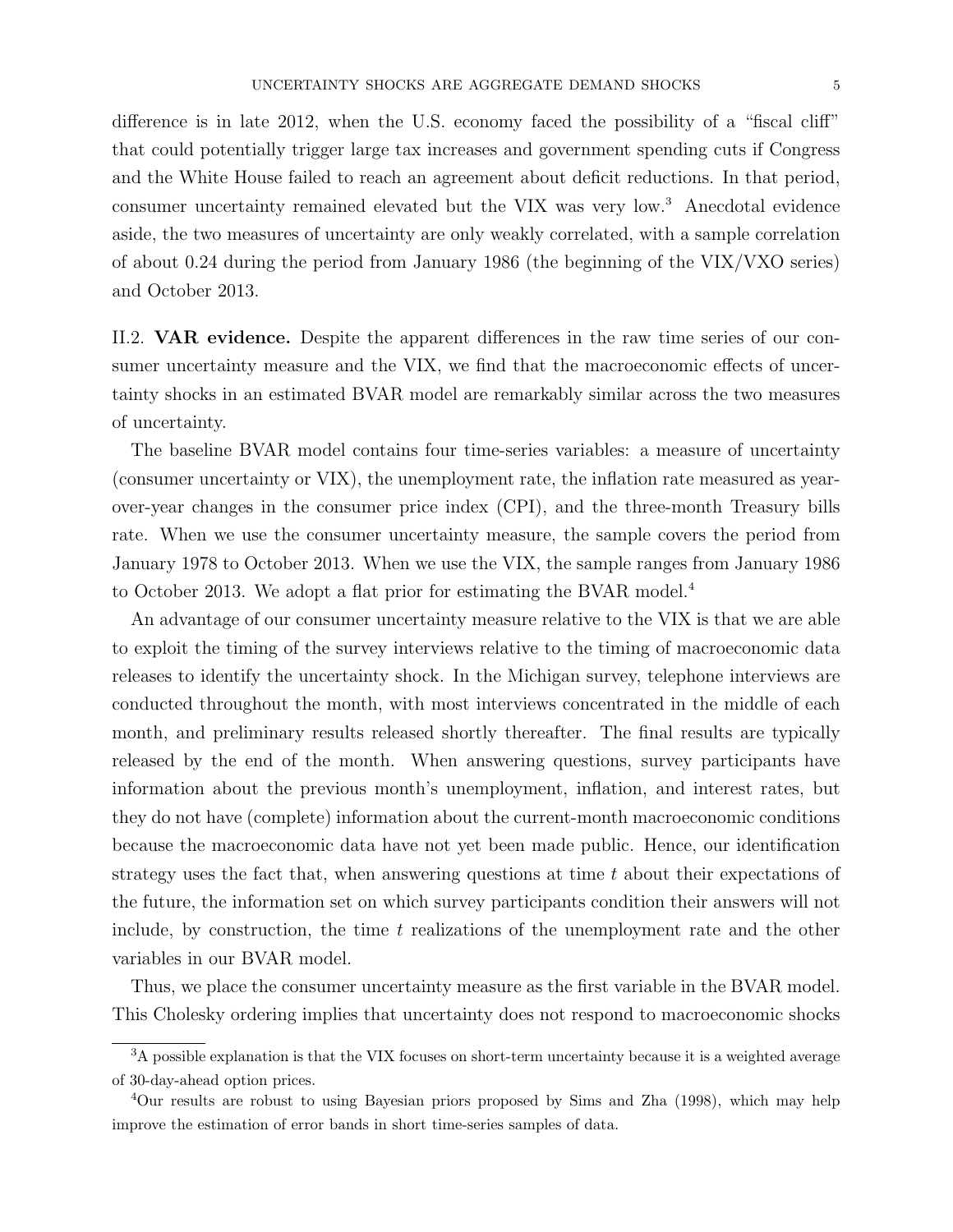in the impact period, but unemployment, inflation, and the nominal interest rate are allowed to respond to an uncertainty shock. In subsequent periods, however, uncertainty responds to all shocks through its relation to the lags of the macroeconomic variables as specified in the BVAR model. Our Cholesky identification strategy here is similar to that in Leduc et al.  $(2007)$ , Auerbach and Gorodnichenko  $(2012)$ , and Leduc and Sill (forthcoming).<sup>5</sup>

Figure 2 presents the impulse responses in the BVAR model, in which consumer uncertainty is ordered first. For each variable, the solid line denotes the median estimate of the impulse response and the dashed lines represent the range of the 90-percent confidence band around the point estimates. The figure shows that an unexpected increase in uncertainty leads to a persistent increase in the unemployment rate. The increase in unemployment remains significant at the 90-percent level for about three years, with the peak effect occurring about 18 months from the impact period.

Heightened uncertainty also leads to a persistent decline in the inflation rate, with the peak effect occurring roughly 20 months from the impact period. The decline in inflation becomes significant at the 90-percent level in about eight months and remains significant for about two years. The rise in unemployment and the fall in inflation suggest that uncertainty operates through an aggregate demand channel that reduces both economic activity and prices.

Although the timing of the survey relative to macroeconomic data releases suggests that survey respondents do not possess complete information about the current-month macroeconomic data at the time of the interviews (which forms the basis of our Cholesky identification assumption in the benchmark BVAR model), they may observe other, possibly higher-frequency indicators that provide information about the time  $t$  realizations of the variables in the BVAR model. To examine the sensitivity of our results to the Cholesky ordering of variables, we estimate a BVAR model with consumer uncertainty ordered last. This relatively conservative identification assumption implies that the measure of uncertainty is allowed to respond to all contemporaneous macroeconomic shocks.

Figure 3 presents the impulse responses in the BVAR model with this alternative ordering. The responses of the three macroeconomic variables to an uncertainty shock look remarkably similar to those in the benchmark BVAR with uncertainty ordered first. Under each identification strategy, a positive uncertainty shock acts like a negative aggregate demand shock that leads to persistent increases in unemployment and persistent declines in inflation,

<sup>&</sup>lt;sup>5</sup>Bachmann and Moscarini (2011) argue that bad first-moment shocks can raise cross-sectional dispersions and time-series volatility of macroeconomic variables. In this sense, changes in measured uncertainty could reflect endogenous responses of macroeconomic variables to first-moment shocks. Our empirical approach allows measured uncertainty to react to macroeconomic shocks, but it also presumes that measured uncertainty contains some exogenous component.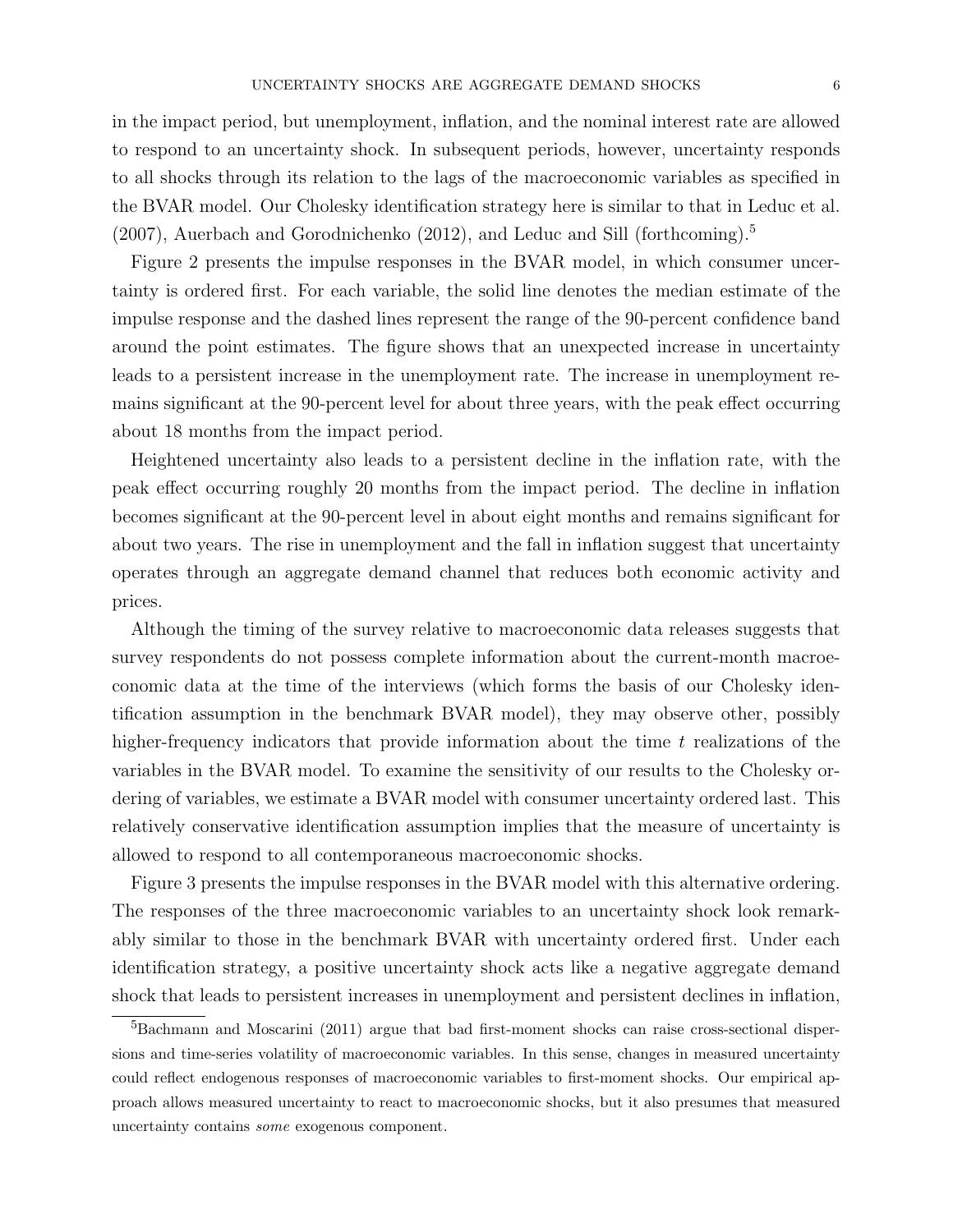and the responses of both macroeconomic variables are statistically significant at the 90 percent level. Under each identification, monetary policy reacts to the recessionary effects of uncertainty by lowering the nominal interest rate.

The aggregate demand effects of uncertainty are not an artifact of our measure of consumer uncertainty. They are also present when we replace the consumer uncertainty measure with the VIX, as Figure 4 shows. In particular, following a shock to uncertainty (measured by the VIX index), unemployment rises significantly for about two years, inflation declines significantly for about 15 months, and monetary policy accommodates by lowering the nominal interest rate.

II.3. Robustness of VAR evidence. We now show that the aggregate demand effects of uncertainty are robust when we replace the short-term nominal interest rate with a longterm interest rate to capture potential effects of unconventional monetary policy when the short-term rates are constrained by the zero lower bound. We also show that the aggregate demand effects of uncertainty do not reflect the responses of macroeconomic variables to changes in consumer confidence. We focus on the survey-based measure of uncertainty. The results are similar when we use the VIX instead.<sup>6</sup>

II.3.1. Monetary policy and the zero lower bound. Our sample covers the post-2008 period, during which U.S. monetary policy has been constrained by the zero lower bound (ZLB) on the short-term nominal interest rate. The inability of monetary policy to accommodate the negative effects of uncertainty when the ZLB is binding implies that our BVAR model could be misspecified. In reality, however, the Fed used unconventional monetary tools after the short-term nominal interest rate reached the zero lower bound. In particular, the Fed has conducted three rounds of large-scale asset purchases and provided systematic forward guidance about the future path of monetary policy.

To examine the importance of this issue for our results, we estimate a BVAR model with an alternative indicator of monetary policy. In particular, we use the two-year Treasury bond yields as an indicator of monetary policy instead of the three-month Treasury bills rate.<sup>7</sup> Unlike the three-month Treasury bills rate, the two-year Treasury yields did not reach the zero lower bound. More importantly, the use of this longer-term interest rate helps capture the effects of unconventional monetary policy, which is designed to lower yields on

<sup>6</sup>To conserve space, we relegate these empirical results to an online appendix available at http://www.frbsf.org/economic-research/publications/working-papers/2012/ wp12-10bk\_appendix.pdf.

<sup>7</sup>Swanson and Williams (2014) argue that the Federal Reserve's forward guidance policy typically attempts to influence the two-year Treasury bond yields. Gertler and Karadi (2013) also argue for the use of a longterm interest rate as an indicator of monetary policy in a VAR.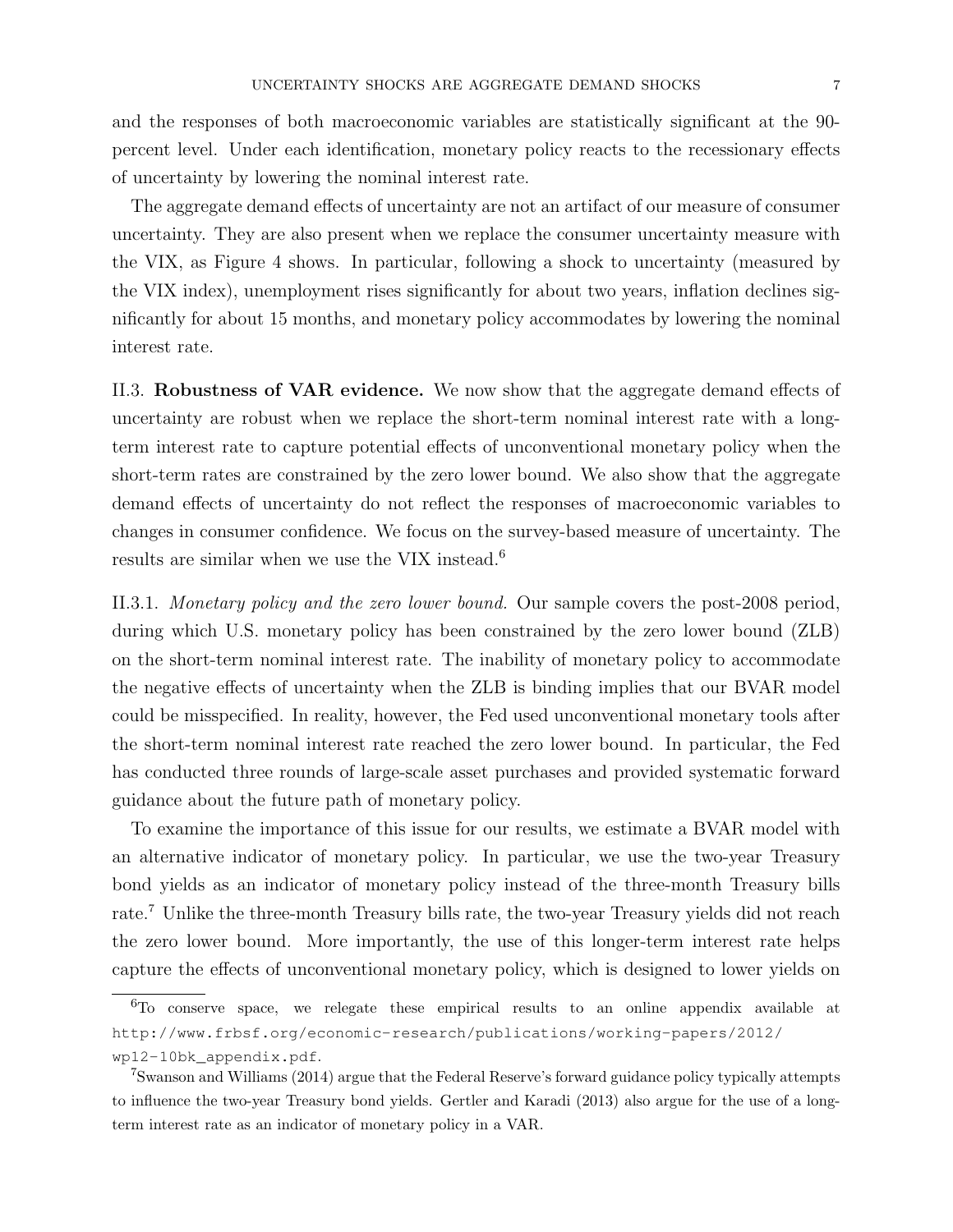long-term securities. Thus, we examine a BVAR model that is identical to the baseline fourvariable BVAR model, except that the short-term nominal interest rate series is replaced by a long-term interest rate series.

As in our baseline model, we find that a shock that raises uncertainty also raises the unemployment rate and lowers both the inflation rate and the two-year Treasury yields. These effects are persistent and statistically significant at the 90-percent level.

II.3.2. Uncertain future or bad economic times? As shown in Figure 1, consumer uncertainty rises in recessions and falls in booms. A priori, it is possible that consumer uncertainty from the Michigan Survey may reflect the respondents' perceptions of bad economic times rather than an uncertain future.

To assess the extent to which consumer uncertainty might reflect their perceptions of bad economic times, we examine how much the macroeconomic effects of shocks to consumer uncertainty reflect the responses to changes in other indicators of economic conditions, such as consumer confidence. For this purpose, we follow an approach similar to Baker et al. (2011) and estimate a five-variable BVAR model that includes a consumer sentiment index as an additional variable to control for potential effects from movements in consumer confidence.

We find that the macroeconomic effects of uncertainty shocks are qualitatively similar to those estimated from the benchmark BVAR. A shock to uncertainty raises the unemployment rate and lowers consumer sentiment, the inflation rate, and the short-term nominal interest rate. The responses of the macroeconomic variables are statistically significant at the 90 percent level. The results are similar when we replace the consumer sentiment for current economic conditions with that for future expectations. Thus, the macroeconomic effects of uncertainty shocks do not seem to reflect responses of macroeconomic variables to changes in consumer confidence.

## III. Uncertainty shocks in a DSGE model with search frictions

In this section, we examine the channels that transmit uncertainty shocks to the macroeconomy in a DSGE model with sticky prices and labor market search frictions. We show that uncertainty shocks in the DSGE model act like an aggregate demand shock that raises unemployment, lowers inflation, and, through the Taylor rule, lowers the nominal interest rate, just as we have seen in the data. We further show that search frictions in the labor market and sticky prices in the goods market are both important for amplifying the effects of uncertainty shocks in the model.

The economy is populated by a continuum of infinitely lived and identical households with a unit measure. The representative household consists of a continuum of worker members. The household owns a continuum of firms, each of which uses one worker to produce an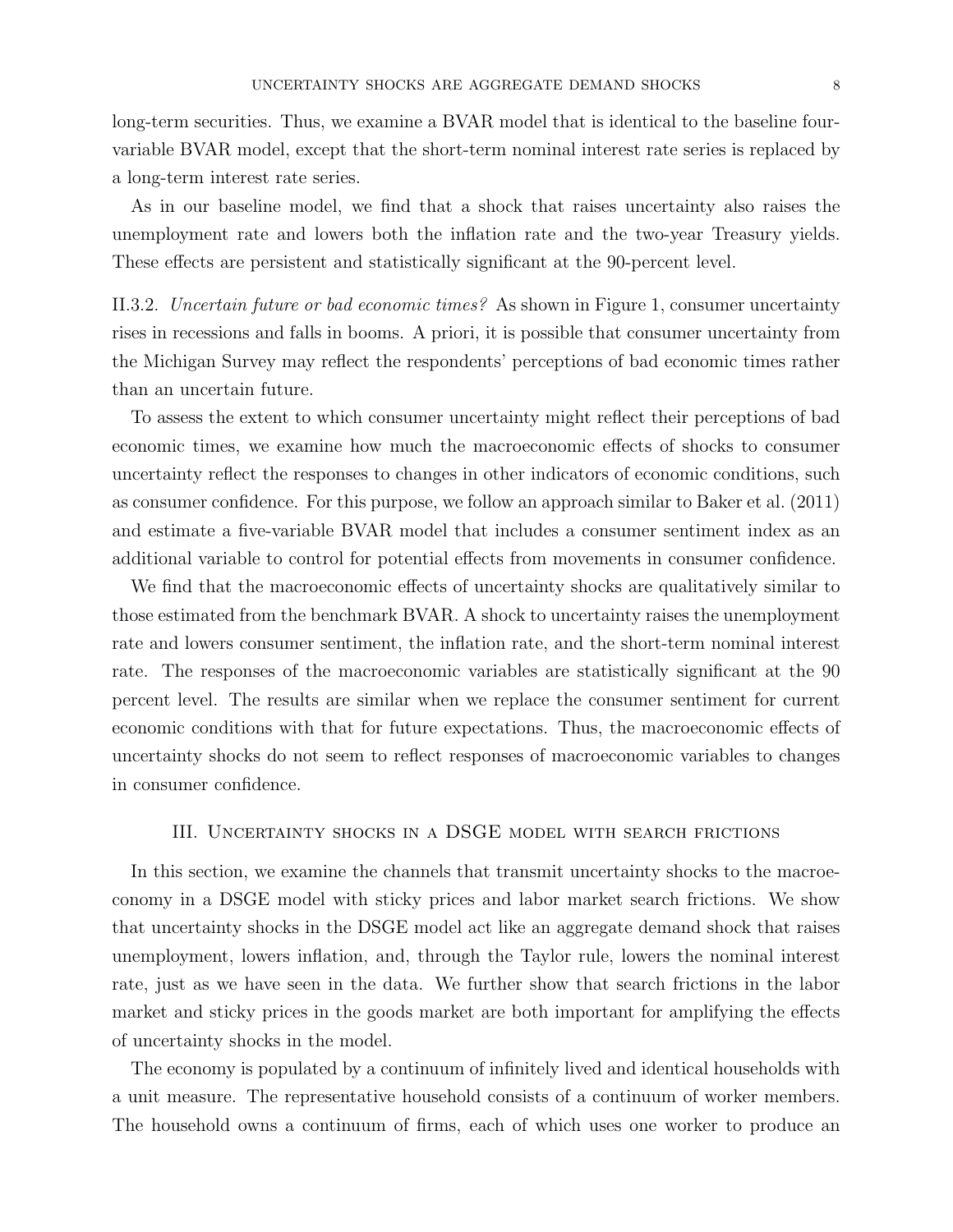intermediate good. In each period, a fraction of the workers are unemployed and they search for jobs. Firms post vacancies at a fixed cost. The number of successful matches are produced with a matching technology that transforms searching workers and vacancies into an employment relation. Real wages are determined by Nash bargaining between a searching worker and a hiring firm.

The household consumes a basket of differentiated retail goods, each of which is transformed from the homogeneous intermediate good using a constant-returns technology. Retailers face a perfectly competitive input market (where they purchase the intermediate good) and a monopolistically competitive product market. Each retailer sets a price for its differentiated product, with price adjustments subject to a quadratic cost in the spirit of Rotemberg (1982).

The government finances its spending and transfer payments to unemployed workers by distortionary taxes on firm profits. Monetary policy is described by the Taylor rule, under which the nominal interest rate responds to deviations of inflation from a target and of output from its potential.

III.1. The households. There is a continuum of infinitely lived and identical households with a unit measure. The representative household consumes a basket of retail goods. The utility function is given by

$$
E\sum_{t=0}^{\infty} \beta^t \left[ \ln(C_t - hC_{t-1}) - \chi N_t \right],\tag{1}
$$

where  $E[\cdot]$  is an expectation operator,  $C_t$  denotes consumption, and  $N_t$  denotes the fraction of household members who are employed. The parameter  $\beta \in (0,1)$  denotes the subjective discount factor, h measures habit persistence, and  $\chi$  captures the disutility from working.

The household chooses consumption  $C_t$  and saving  $B_t$  to maximize the utility function in (1) subject to the sequence of budget constraints

$$
C_t + \frac{B_t}{P_t R_t} = \frac{B_{t-1}}{P_t} + w_t N_t + \phi (1 - N_t) + d_t - T_t, \quad \forall t \ge 0,
$$
\n(2)

where  $P_t$  denotes the price level,  $B_t$  denotes holdings of a nominal risk-free bond,  $R_t$  denotes the nominal interest rate,  $w_t$  denotes the real wage rate,  $\phi$  denotes an unemployment benefit,  $d_t$  denotes profit income from ownership of intermediate goods producers and of retailers, and  $T_t$  denotes a lump-sum tax paid to the government.

Optimal bond-holding decisions are described by the intertemporal Euler equation

$$
1 = \mathcal{E}_t \beta \frac{\Lambda_{t+1}}{\Lambda_t} \frac{R_t}{\pi_{t+1}},\tag{3}
$$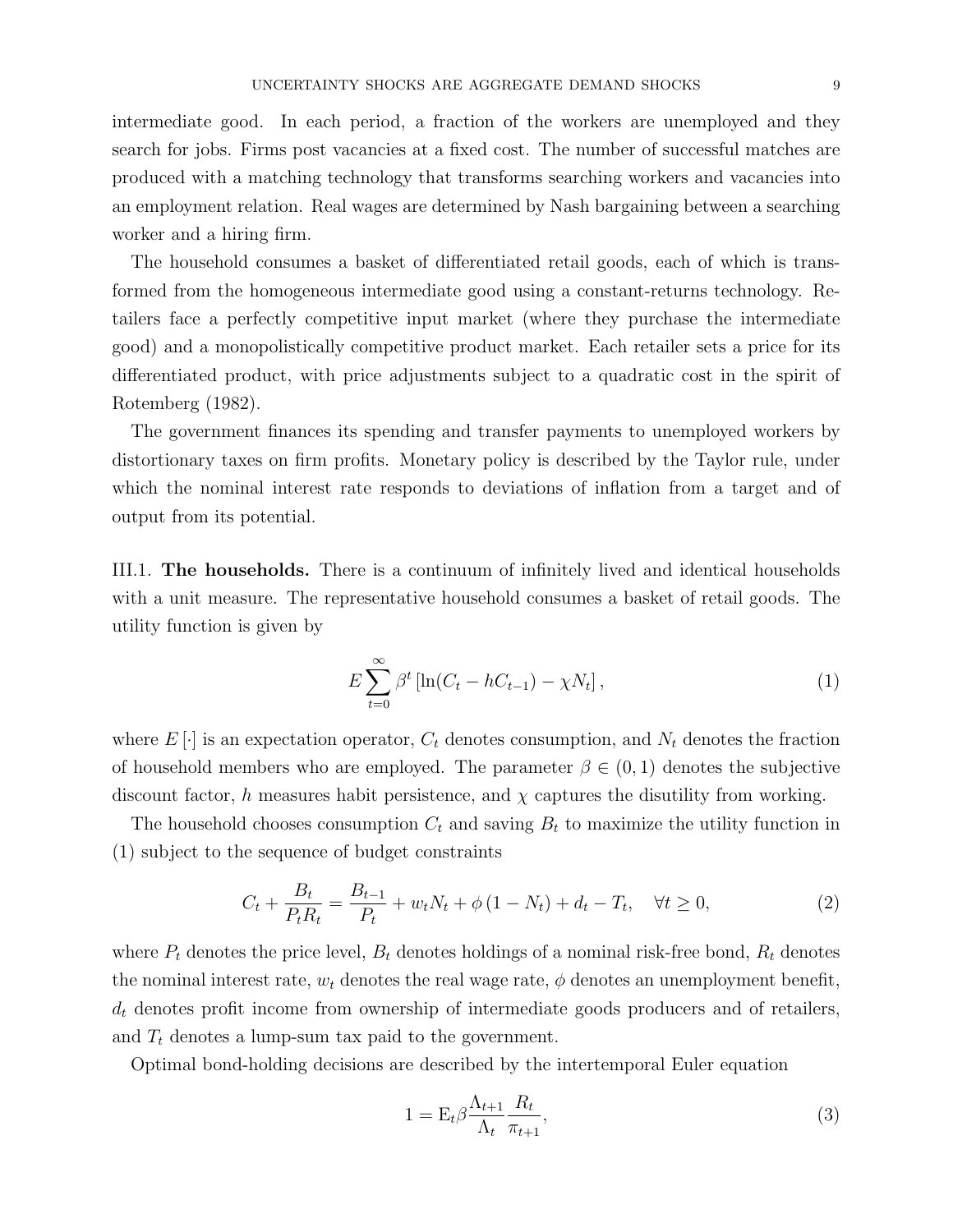where  $\pi_t \equiv \frac{P_t}{P_t}$  $\frac{P_t}{P_{t-1}}$  denotes the inflation rate, and  $\Lambda_t$  denotes the marginal utility of consumption given by

$$
\Lambda_t = \frac{1}{C_t - hC_{t-1}} - \mathcal{E}_t \frac{\beta h}{C_{t+1} - hC_t}.\tag{4}
$$

III.2. The aggregation sector. Denote by  $Y_t$  the final consumption good, which is a basket of differentiated retail goods. Denote by  $Y_t(j)$  a type j retail good for  $j \in [0,1]$ . We assume that

$$
Y_t = \left(\int_0^1 Y_t(j)^{\frac{\eta - 1}{\eta}}\right)^{\frac{\eta}{\eta - 1}},\tag{5}
$$

where  $\eta > 1$  is the elasticity of substitution between differentiated products.

Expenditure minimizing implies that demand for a type  $j$  retail good is inversely related to the relative price, with the demand schedule given by

$$
Y_t^d(j) = \left(\frac{P_t(j)}{P_t}\right)^{-\eta} Y_t,\tag{6}
$$

where  $Y_t^d(j)$  and  $P_t(j)$  denote the demand for and the price of a retail good of type j, respectively. Zero-profit in the aggregate sector implies that the price index  $P_t$  is related to the individual prices  $P_t(j)$  through the relation

$$
P_t = \left(\int_0^1 P_t(j)^{\frac{1}{1-\eta}}\right)^{1-\eta}.\tag{7}
$$

III.3. The retail goods producers. There is a continuum of retailers, each producing a differentiated product using a homogeneous intermediate good as input. The production function of a retail good of type  $j \in [0, 1]$  is given by

$$
Y_t(j) = X_t(j),\tag{8}
$$

where  $X_t(j)$  is the input of intermediate goods used by retailer j and  $Y_t(j)$  is the output. The retail goods producers are price takers in the input market and monopolistic competitors in the product markets, where they set prices for their products, taking as given the demand schedule in equation (6) and the price index in equation (7).

Price adjustments are subject to the quadratic cost

$$
\frac{\Omega_p}{2} \left( \frac{P_t(j)}{\pi P_{t-1}(j)} - 1 \right)^2 Y_t,\tag{9}
$$

where the parameter  $\Omega_p \geq 0$  measures the cost of price adjustments and  $\pi$  denotes the steady-state inflation rate. Price adjustment costs are in units of aggregate output.

A retail firm that produces good j solves the profit-maximizing problem

$$
\max_{P_{t}(j)} \quad E_{t} \sum_{i=0}^{\infty} \frac{\beta^{i} \Lambda_{t+i}}{\Lambda_{t}} \left[ \left( \frac{P_{t+i}(j)}{P_{t+i}} - q_{t+i} \right) Y_{t+i}^{d}(j) - \frac{\Omega_{p}}{2} \left( \frac{P_{t+i}(j)}{\pi P_{t+i-1}(j)} - 1 \right)^{2} Y_{t+i} \right], \quad (10)
$$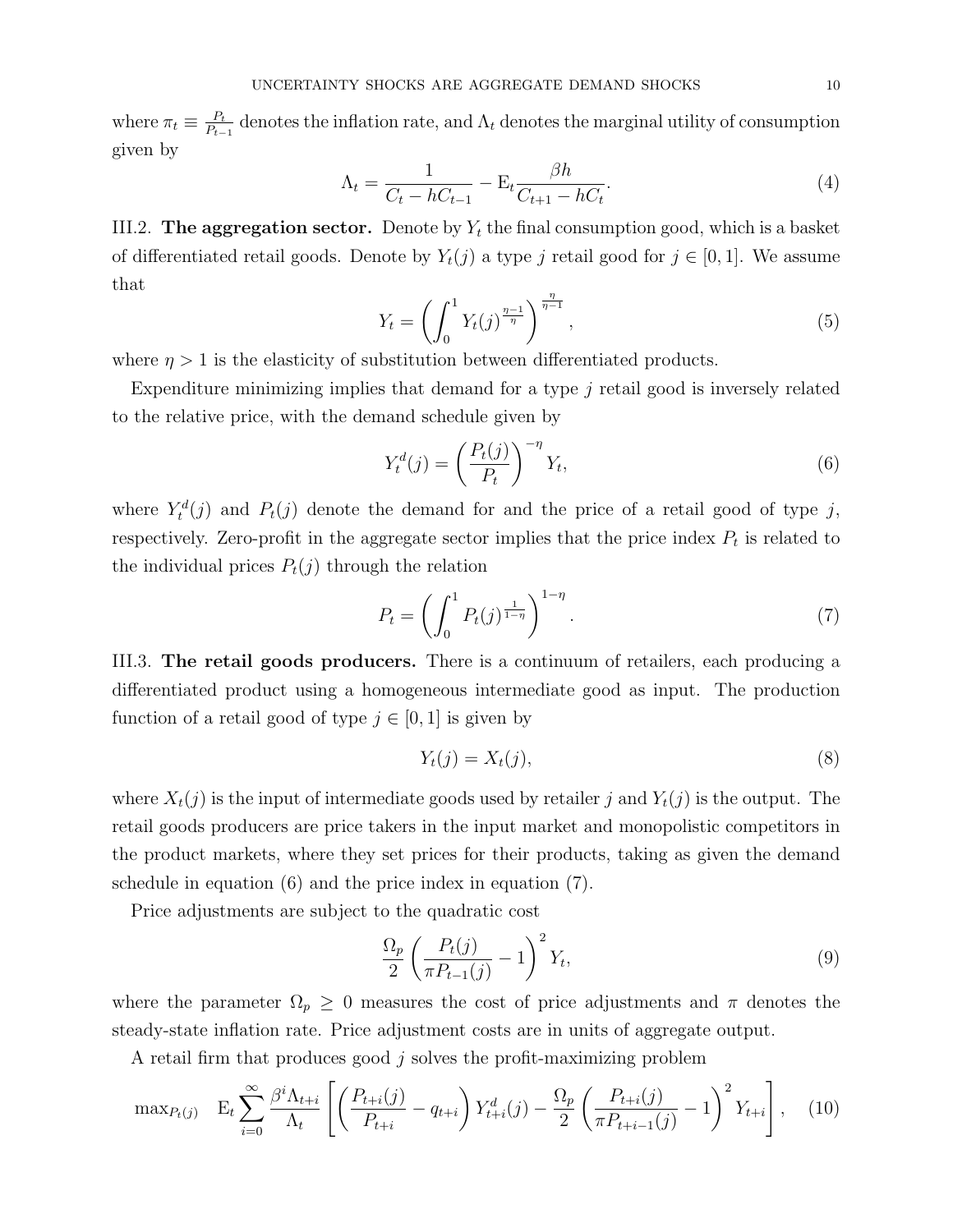$$
q_t = \frac{\eta - 1}{\eta} + \frac{\Omega_p}{\eta} \left[ \frac{\pi_t}{\pi} \left( \frac{\pi_t}{\pi} - 1 \right) - \mathcal{E}_t \frac{\beta \Lambda_{t+1}}{\Lambda_t} \frac{Y_{t+1}}{Y_t} \frac{\pi_{t+1}}{\pi} \left( \frac{\pi_{t+1}}{\pi} - 1 \right) \right]. \tag{11}
$$

Absent price adjustment costs (i.e.,  $\Omega_p = 0$ ), the optimal pricing rule implies that real marginal cost  $q_t$  equals the inverse of the steady-state markup.

III.4. The Labor Market. In the beginning of period  $t$ , there are  $u_t$  unemployed workers searching for jobs and there are  $v_t$  vacancies posted by firms. The matching technology is described by the Cobb-Douglas function

$$
m_t = \mu u_t^{\alpha} v_t^{1-\alpha},\tag{12}
$$

where  $m_t$  denotes the number of successful matches and the parameter  $\alpha \in (0,1)$  denotes the elasticity of job matches with respect to the number of searching workers. The parameter  $\mu$ scales the matching efficiency.

The probability that an open vacancy is matched with a searching worker (i.e., the job filling rate) is given by

$$
q_t^v = \frac{m_t}{v_t}.\tag{13}
$$

The probability that an unemployed and searching worker is matched with an open vacancy (i.e., the job finding rate) is given by

$$
q_t^u = \frac{m_t}{u_t}.\tag{14}
$$

In the beginning of period t, there are  $N_{t-1}$  workers. A fraction  $\rho$  of these workers lose their jobs. Thus, the number of workers who survive the job separation is  $(1 - \rho)N_{t-1}$ . At the same time,  $m_t$  new matches are formed. Following the timing assumption in Blanchard and Gali (2010), we assume that new hires start working in the period they are hired. Thus, aggregate employment in period t evolves according to

$$
N_t = (1 - \rho) N_{t-1} + m_t. \tag{15}
$$

With a fraction  $\rho$  of employed workers separated from their jobs, the number of unemployed workers searching for jobs in period  $t$  is given by

$$
u_t = 1 - (1 - \rho)N_{t-1}.\tag{16}
$$

Following Blanchard and Galí (2010), we assume full participation and define the unemployment rate as the fraction of the population who are left without a job after hiring takes place in period  $t$ . Thus, the unemployment rate is given by

$$
U_t = u_t - m_t = 1 - N_t. \tag{17}
$$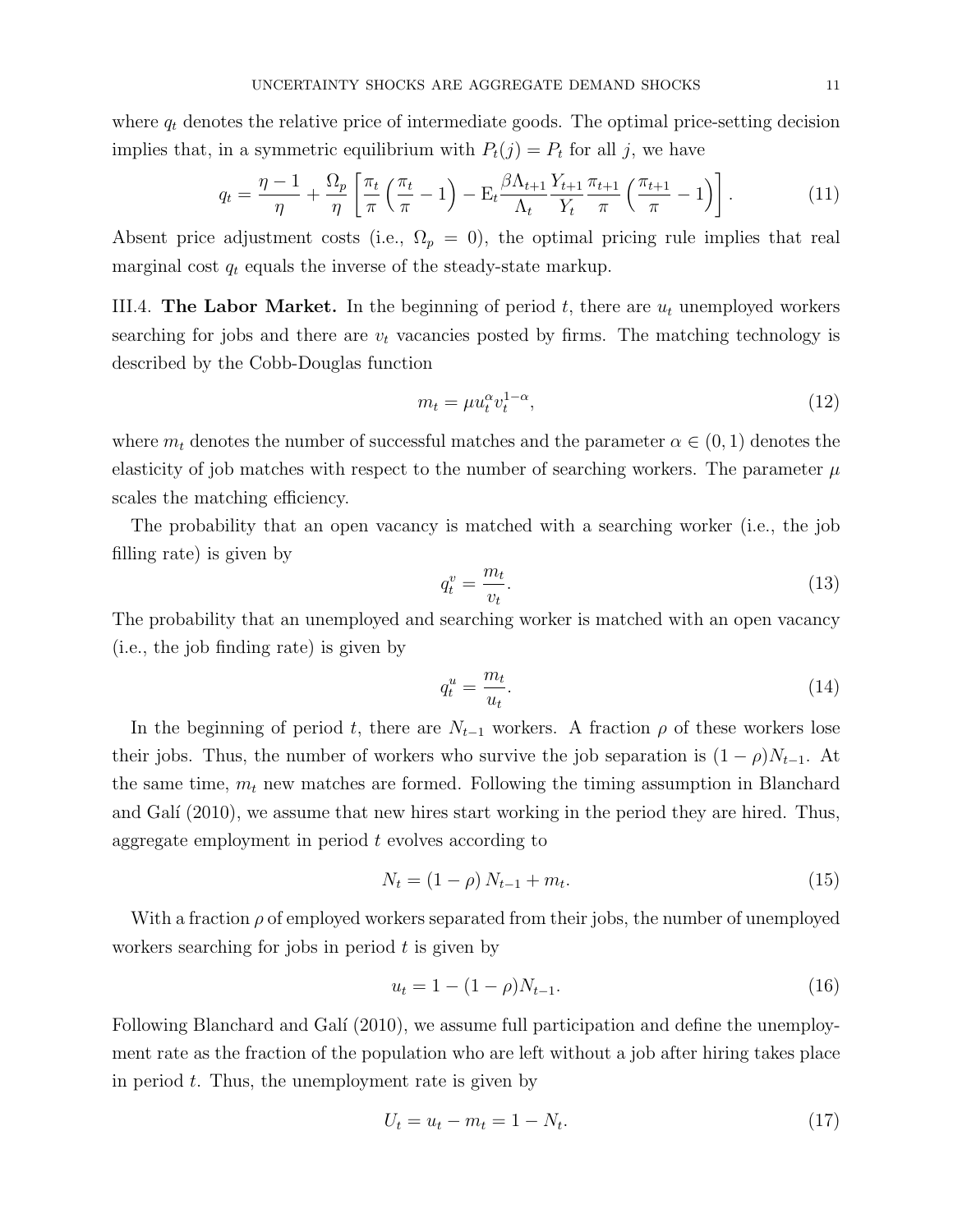III.5. The firms (intermediate good producers). A firm can produce only if it successfully hires a worker. The production function for a firm with one worker is given by

$$
x_t = Z_t,
$$

where  $x_t$  denotes output. The term  $Z_t$  denotes an aggregate technology shock, which follows the stationary stochastic process

$$
\ln Z_t = \rho_z \ln Z_{t-1} + \sigma_{zt} \varepsilon_{zt}.
$$
\n(18)

The parameter  $\rho_z \in (-1,1)$  measures the persistence of the technology shock. The term  $\varepsilon_{zt}$ is an i.i.d. innovation to the technology shock and is a standard normal process. The term  $\sigma_{zt}$  is a time-varying standard deviation of the innovation, which we interpret as a technology uncertainty shock. We assume that the uncertainty shock follows the stationary stochastic process

$$
\ln \sigma_{zt} = (1 - \rho_{\sigma_z}) \ln \sigma_z + \rho_{\sigma_z} \ln \sigma_{z,t-1} + \sigma_{\sigma_z} \varepsilon_{\sigma_z,t},
$$
\n(19)

where the parameter  $\rho_{\sigma_z} \in (-1, 1)$  measures the persistence of the uncertainty shock, the term  $\varepsilon_{\sigma_z,t}$  is an i.i.d. standard normal process, and the parameter  $\sigma_{\sigma_z} > 0$  is the standard deviation of the innovation to technology uncertainty.

If a firm finds a match, it obtains a flow profit in the current period after paying the worker. In the next period, if the match survives (with probability  $1 - \rho$ ), the firm continues; if the match breaks down (with probability  $\rho$ ), the firm posts a new job vacancy at a fixed cost  $\kappa$ , with the value  $V_{t+1}$ . The value of a firm with a match (denoted by  $J_t^F$ ) is therefore given by the Bellman equation

$$
J_t^F = q_t Z_t - w_t + E_t \frac{\beta \Lambda_{t+1}}{\Lambda_t} \left[ (1 - \rho) J_{t+1}^F + \rho V_{t+1} \right]. \tag{20}
$$

If the firm posts a new vacancy in period t, it costs  $\kappa$  units of final goods. The vacancy can be filled with probability  $q_t^v$ , in which case the firm obtains the value of the match. Otherwise, the vacancy remains unfilled and the firm goes into the next period with the value  $V_{t+1}$ . Thus, the value of an open vacancy is given by

$$
V_t = -\kappa + q_t^v J_t^F + E_t \frac{\beta \Lambda_{t+1}}{\Lambda_t} (1 - q_t^v) V_{t+1}.
$$

Free entry implies that  $V_t = 0$ , so that

$$
\frac{\kappa}{q_t^v} = J_t^F. \tag{21}
$$

This relation describes the optimal job creation decisions. The benefit of creating a new job is the match value  $J_t^F$ . The expected cost of creating a new job is the flow cost of posting a vacancy  $\kappa$  multiplied by the expected duration of an unfilled vacancy  $1/q_t^v$ .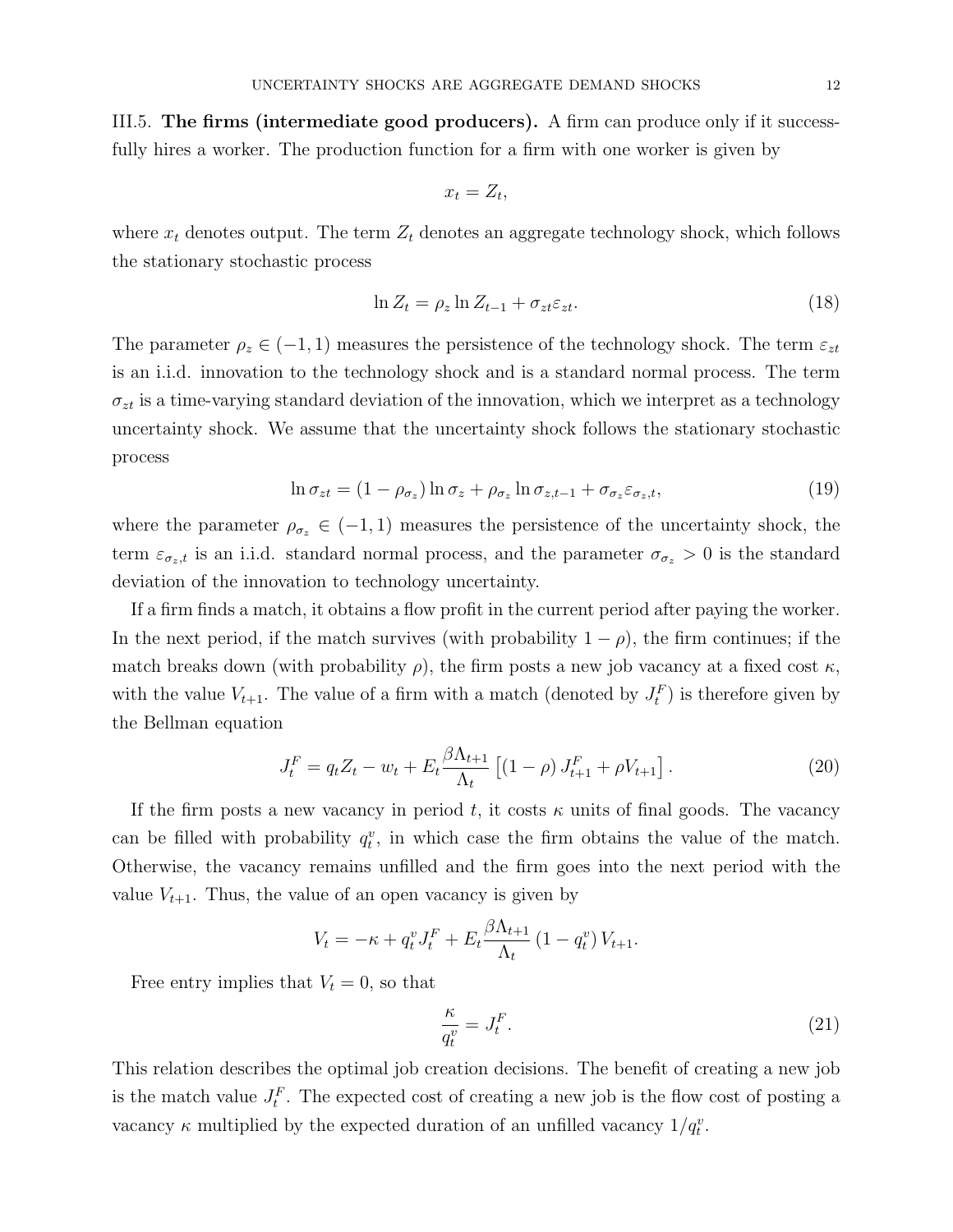III.6. Workers' value functions. If a worker is employed, he obtains wage income but suffers a utility cost of working. In period  $t+1$ , the match is separated with probability  $\rho$  and the separated worker can find a new match with probability  $q_{t+1}^u$ . Thus, with probability  $\rho(1-\$  $q_{t+1}^u$ , a separated worker fails to find a new job in period  $t+1$  and enters the unemployment pool. Otherwise, the worker continues to be employed. The (marginal) value of an employed worker (denoted by  $J_t^W$ ) therefore satisfies the Bellman equation

$$
J_t^W = w_t - \frac{\chi}{\Lambda_t} + E_t \frac{\beta \Lambda_{t+1}}{\Lambda_t} \left\{ \left[ 1 - \rho (1 - q_{t+1}^u) \right] J_{t+1}^W + \rho (1 - q_{t+1}^u) J_{t+1}^U \right\},\tag{22}
$$

where  $J_t^U$  denotes the value of an unemployed worker. An unemployed worker obtains the flow unemployment benefit  $\phi$  and can find a new job in period  $t + 1$  with probability  $q_{t+1}^u$ . Thus, the value of an unemployed worker satisfies the Bellman equation

$$
J_t^U = \phi + E_t \frac{\beta \Lambda_{t+1}}{\Lambda_t} \left[ q_{t+1}^u J_{t+1}^W + (1 - q_{t+1}^u) J_{t+1}^U \right]. \tag{23}
$$

III.7. The Nash bargaining wage. Firms and workers bargain over wages. The Nash bargaining problem is given by

$$
\max_{w_t} \quad (J_t^W - J_t^U)^b (J_t^F)^{1-b}, \tag{24}
$$

where  $b \in (0, 1)$  represents the bargaining weight for workers.

Define the total surplus as

$$
S_t = J_t^F + J_t^W - J_t^U.
$$
\n(25)

Then the bargaining solution is given by

$$
J_t^F = (1 - b) S_t, \quad J_t^W - J_t^U = b S_t.
$$
\n(26)

It then follows from equations (22) and (23) that

$$
bS_t = w_t^N - \phi - \frac{\chi}{\Lambda_t} + E_t \frac{\beta \Lambda_{t+1}}{\Lambda_t} \left[ (1 - \rho) \left( 1 - q_{t+1}^u \right) b S_{t+1} \right]. \tag{27}
$$

Given the bargaining surplus  $S_t$ , which itself is proportional to the match value  $J_t^F$ , this last equation determines the Nash bargaining wage  $w_t^N$ .

If the equilibrium real wage equals the Nash bargaining wage, then we can obtain an explicit expression for the Nash bargaining wage. Specifically, we use equations (21), (26), and (27) and impose  $w_t = w_t^N$  to obtain

$$
w_t^N = (1 - b) \left[ \frac{\chi}{\Lambda_t} + \phi \right] + b \left[ q_t Z_t + \beta (1 - \rho) E_t \frac{\beta \Lambda_{t+1}}{\Lambda_t} \frac{\kappa v_{t+1}}{u_{t+1}} \right]. \tag{28}
$$

In this case, the Nash bargaining wage is a weighted average of the worker's reservation value and the firm's productive value of a job match. By forming a match, the worker incurs a utility cost of working and forgoes unemployment benefits. By employing a worker, the firm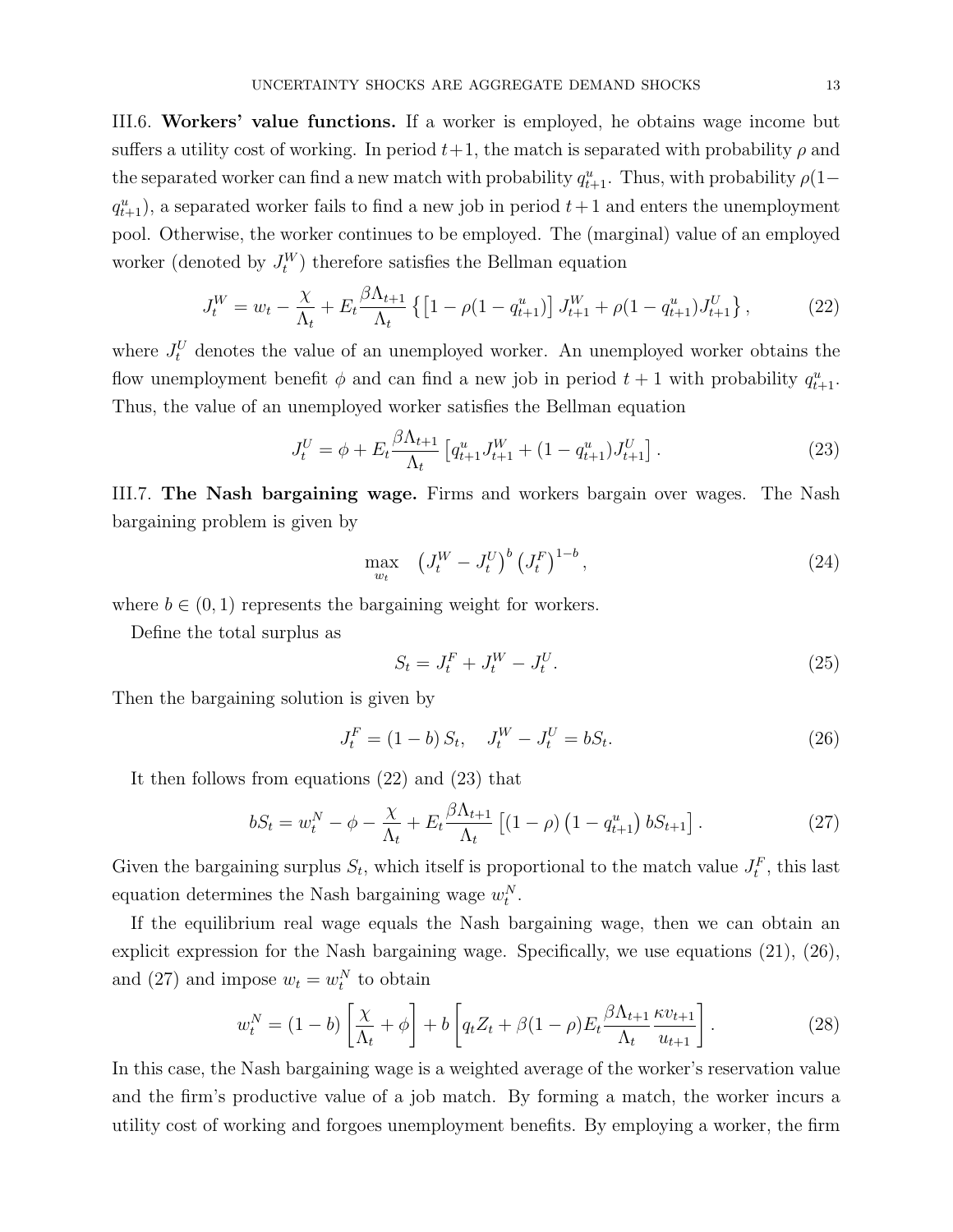receives the marginal product from labor in the current period and saves the vacancy cost from the next period.

III.8. Wage Rigidity. In general, however, the equilibrium real wage may be different from the Nash bargaining solution. Hall (2005) points out that real wage rigidity is important to generate empirically reasonable volatilities of vacancies and unemployment.

There are several ways to formalize real wage rigidity (Hall, 2005; Hall and Milgrom, 2008; Gertler and Trigari, 2009; Blanchard and Galí, 2010). We follow the literature and assume that

$$
w_t = w_{t-1}^{\gamma}(w_t^N)^{1-\gamma},\tag{29}
$$

where  $\gamma \in (0, 1)$  represents the degree of real wage rigidity.<sup>8</sup>

III.9. Government policy. The government finances transfer payments for unemployment benefits through lumpsum taxes. We assume that the government balances the budget in each period so that

$$
\phi(1 - N_t) = T_t. \tag{30}
$$

The monetary authority follows the Taylor rule

$$
R_t = r\pi^* \left(\frac{\pi_t}{\pi^*}\right)^{\phi_\pi} \left(\frac{Y_t}{Y}\right)^{\phi_y},\tag{31}
$$

where the parameter  $\phi_{\pi}$  determines the aggressiveness of monetary policy against deviations of inflation from the target  $\pi^*$  and  $\phi_y$  determines the extent to which monetary policy accommodates output fluctuations. The parameter  $r$  denotes the steady-state real interest rate (i.e.,  $r = \frac{R}{\pi}$  $\frac{R}{\pi}$ ).

III.10. Search equilibrium. In a search equilibrium, the markets for bonds, final consumption goods, and intermediate goods all clear.

Since the aggregate supply of the nominal bond is zero, the bond market-clearing condition implies that

$$
B_t = 0.\t\t(32)
$$

Goods market clearing implies the aggregate resource constraint

$$
C_t + \kappa v_t + \frac{\Omega_p}{2} \left(\frac{\pi_t}{\pi} - 1\right)^2 Y_t = Y_t,\tag{33}
$$

where  $Y_t$  denotes aggregate output of final goods.

Intermediate goods market clearing implies that

$$
Y_t = Z_t N_t. \tag{34}
$$

<sup>&</sup>lt;sup>8</sup>We have examined other wage rules such as those in Blanchard and Galí (2010) and we find that our results do not depend on the particular form of the wage rule.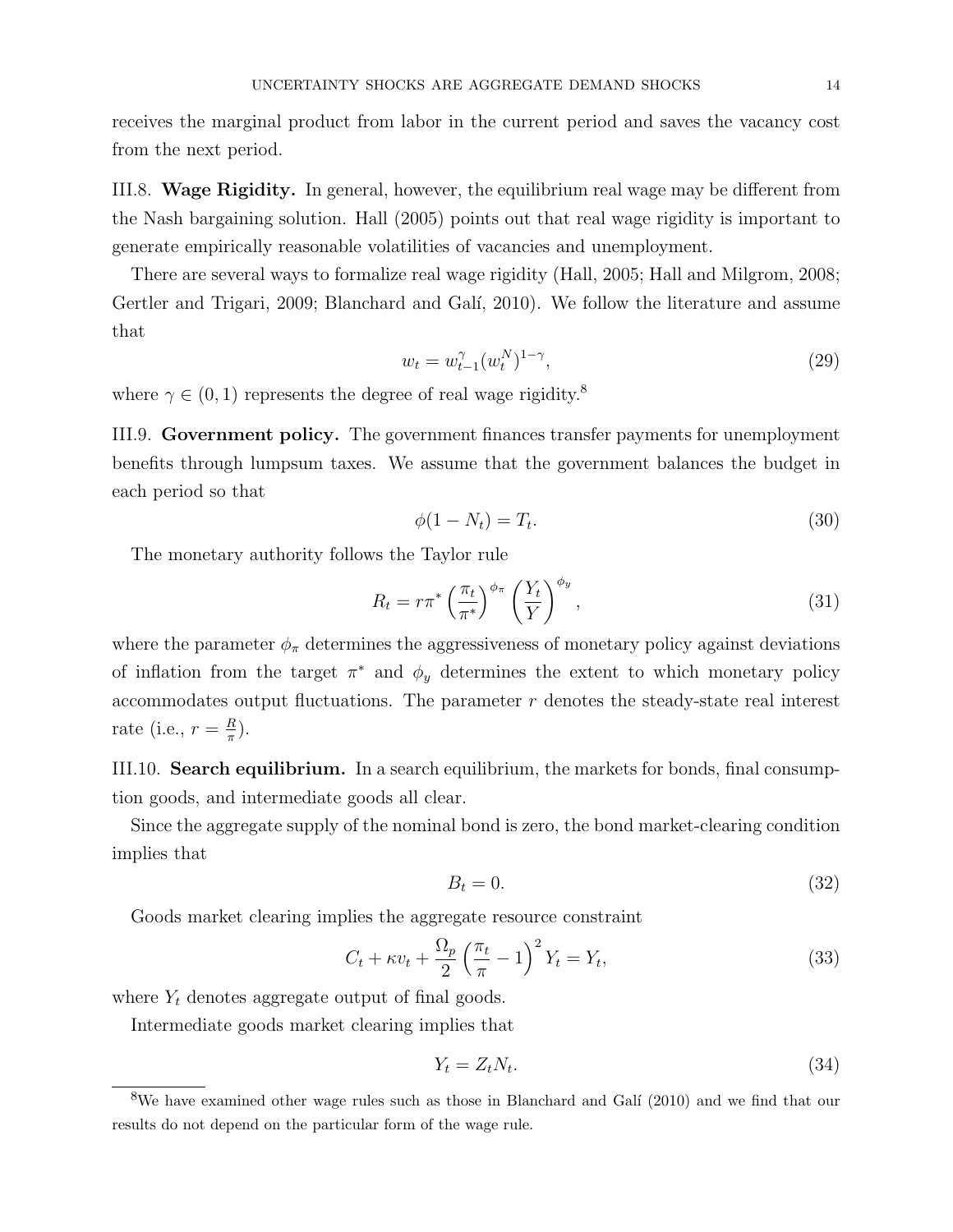#### IV. Economic implications of the DSGE model

To examine the macroeconomic effects of uncertainty shocks in our DSGE model, we calibrate the model parameters and simulate the model to examine impulse responses of macroeconomic variables to the two alternative sources of uncertainty shocks. We focus on the responses of unemployment, inflation, and the nominal interest rate following an uncertainty shock.

IV.1. Calibration. We calibrate the structural parameters to match several steady-state observations. For those structural parameters that do not affect the model's steady state, we calibrate their values to be consistent with other empirical studies in the literature. The structural parameters to be calibrated include  $\beta$ , the subjective discount factor; h, the habit persistence parameter;  $\chi$ , the disutility of working parameter;  $\eta$ , the elasticity of substitution between differentiated retail products;  $\alpha$ , the elasticity of matching with respect to searching workers;  $\mu$ , the matching efficiency parameter;  $\rho$ , the job separation rate;  $\phi$ , the flow of unemployment benefits (in final consumption units);  $\kappa$ , the fixed cost of posting vacancies; b, the Nash bargaining weight;  $\Omega_p$ , the price adjustment cost parameter;  $\pi$ , the steady-state inflation rate (which is also the inflation target);  $\phi_{\pi}$ , the Taylor-rule coefficient for inflation; and  $\phi_y$ , the Taylor-rule coefficient for output. In addition, we need to calibrate the parameters in the shock processes. The calibrated values of the model parameters are summarized in Table 1.

We set  $\beta = 0.99$ , so that the model implies a steady-state real interest rate of 4 percent per year. As a baseline for our analysis, we set  $h = 0$  so that there is no internal habit formation. When we study the role of habit persistence in amplifying uncertainty shocks relative to the baseline, we assume a value of  $h = 0.6$ , in line with empirical studies such as Boldrin et al. (2001).

We calibrate the parameters related to labor search frictions based on existing studies. We set the matching elasticity parameter  $\alpha$  to 0.5 and the wage bargaining parameter b to 0.5 following Blanchard and Galí (2010). We calibrate the job separation rate  $\rho$  to 0.1, which is consistent with an average monthly job separation rate of about 3.5 percent observed in the Job Openings and Labor Turnover Survey (JOLTS). We follow Hall and Milgrom (2008) by setting  $\phi$  to 0.25, implying that the unemployment benefit is on average about 25 percent of wage earnings.

We choose the value of the vacancy cost parameter  $\kappa$  so that, in the steady state, the total cost of posting vacancies is about 2 percent of gross output. To assign a value of  $\kappa$  then requires knowledge of the steady-state number of vacancies v and the steady-state level of output Y. We calibrate the value of  $v$  such that the steady-state vacancy filling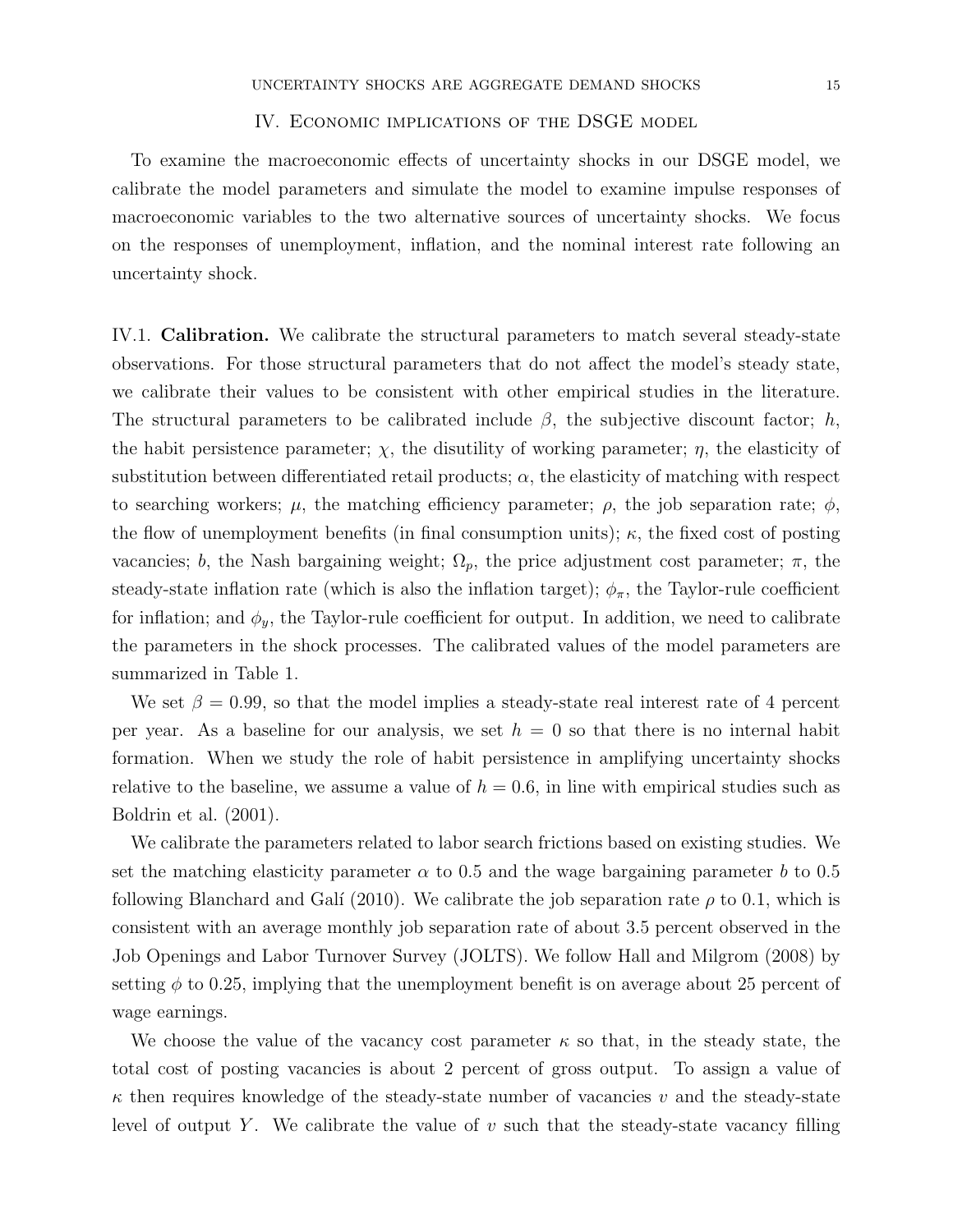rate is  $q^v = 0.7$ , as in den Haan et al. (2000). We target a steady-state unemployment rate of  $U = 0.064$ , to be consistent with the average unemployment rate in our data. Given the steady-state value of the job separation rate  $\rho = 0.1$ , we obtain  $m = \rho N = 0.0936$ . Thus, we have  $v = \frac{m}{a^v}$  $\frac{m}{q^v} = \frac{0.0936}{0.7} = 0.134$ . To obtain a value for Y, we use the aggregate production function that  $Y = ZN$  and normalize the level of technology such that  $Z = 1$ . This procedure yields a calibrated value of  $\kappa = 0.14$ .

Given the steady-state values of  $m$ ,  $u$ , and  $v$ , we use the matching function to obtain an average matching efficiency of  $\mu = 0.645$ . To obtain a value for  $\chi$ , we solve the steady-state system so that  $\chi$  is consistent with an unemployment rate of 6.4 percent. The process results in  $\chi = 0.547$ . We set the real wage rigidity parameter to  $\gamma = 0.8$ .

We also calibrate the parameters related to nominal rigidities following the literature. In particular, we set  $\eta = 10$  so that the average markup is about 11 percent, which lies in the range estimated by Basu and Fernald (1997). We set the price adjustment cost parameter to  $\Omega_p = 112$  so that, to a first-order approximation, the slope of the Phillips curve in our model corresponds to that implied by a Calvo model with a duration of price contracts of four quarters.

For the Taylor rule parameters, we set  $\phi_{\pi} = 1.5$  and  $\phi_{y} = 0.2$ . We set  $\pi = 1.005$ , so that the steady-state inflation rate is about 2 percent per year, corresponding to the Federal Reserve's inflation objective.

We calibrate the parameters in the first-moment technology shock following the RBC literature. In particular, we set the average standard deviation to  $\sigma_z = 0.01$  and the persistence parameter to  $\rho_z = 0.90$ .

We calibrate the parameters in the second-moment shock based on our VAR evidence. As we have discussed in the empirical section, a one standard deviation shock to consumer uncertainty raises the measure of uncertainty by 1.36 units relative to the sample mean of 3.47. Thus, the shock is equivalent to a 39.2 percent increase in the level of uncertainty relative to its mean  $(1.36/3.47 = 0.392)$ . Since we calibrate the mean standard deviation in our model to 1 percent, we set the standard deviation of the uncertainty shock to  $\sigma_{\sigma_z} = 0.392$ in light of the VAR evidence.

Our VAR evidence also shows that the effects of the uncertainty shock on measured uncertainty gradually decline over time. Specifically, in a period of 12 months, consumer uncertainty falls gradually to about 34 percent of its peak. This observation suggests that, if the uncertainty shock is approximated by an  $AR(1)$  process—as we assume in the model—then the persistence parameter should be about 0.913 at monthly frequencies (i.e., 0.913<sup>12</sup>  $\approx$  0.34). In our quarterly model, this implies a value of the persistence parameter of about  $\rho_{\sigma_z} = 0.76$  $(i.e., 0.913<sup>3</sup> = 0.76).$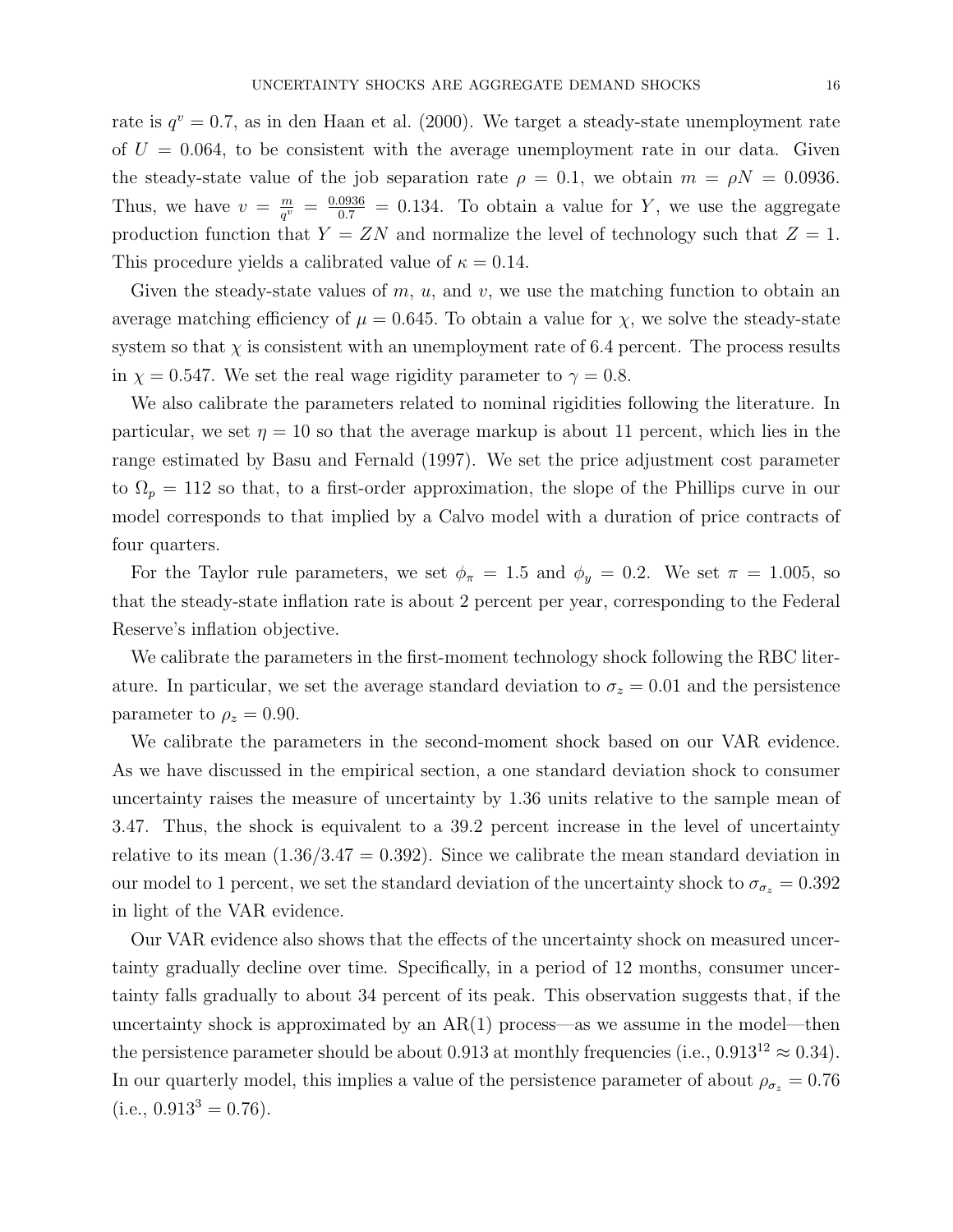IV.2. Macroeconomic effects of uncertainty shocks. To examine the dynamic effects of uncertainty shocks, which are second-moment shocks in our model, we solve the model using third-order approximations to the equilibrium conditions around the steady state. We then compute the impulse responses following an uncertainty shock.<sup>9</sup> We show that interactions between an option-value channel associated with search frictions and an aggregate demand channel associated with nominal rigidities help amplify the macroeconomic effects of uncertainty.

IV.2.1. The option-value channel. To illustrate the option-value channel, we focus on a flexible-price version of the DSGE model, in which the aggregate demand channel is shut off. The dynamic effects of uncertainty on labor market variables in our model can be best understood by examining the responses of the match value  $(J<sup>F</sup>)$  to uncertainty shocks. As equation (20) shows, the match value depends on both the current-period profit and the continuation value of a job match, with the latter discounted by the real interest rate. Uncertainty creates a precautionary saving motive which, all else equal, reduces the real interest rate and raises employment, by raising the continuation value of a job match, and thus output. This expansionary effect of uncertainty is similar to that found in a standard RBC model (e.g., Gilchrist and Williams (2005) and Basu and Bundick (2011)).

However, unlike the RBC model with a spot labor market, our model with search frictions implies that a job match represents a long-term employment contract that is irreversible in our model. As in the model of irreversible investment studied by Bernanke (1983), uncertainty gives rise to a real option-value effect that is contractionary. Facing higher uncertainty, the option value of waiting increases and the expected value of a job match decreases, inducing firms to post fewer vacancies, making it harder for unemployed workers to find jobs, and ultimately raising the equilibrium unemployment rate.

To illustrate the opposing effects from the option-value channel and precautionary savings, we plot in Figure 5 the impulse responses of unemployment, consumption, the real interest rate, and the match value following an uncertainty shock in the flexible-price model. The figure shows that consumption and the real interest rate both decline following an increase in

 $9$ We follow the same procedure as Fernández-Villaverdes et al. (2011) to compute the impulse responses. In particular, we first simulate the model (with third-order approximations to the decision rules) for 2,096 periods, starting from the deterministic steady state and with all shocks hitting the economy. We discard the first 2,000 periods to avoid dependence on initial conditions. We use the remaining 96 periods to compute the ergodic mean of each variable. Starting from the ergodic means, we conduct two different simulations of 20 periods each, one with an uncertainty shock (i.e., a one-standard-deviation increase in uncertainty in the first period) and the other with no shocks. The impulse responses are then calculated as the percentage differences between these two simulations. In reporting the impulse responses, we annualize the units of the inflation rate and the nominal interest rate.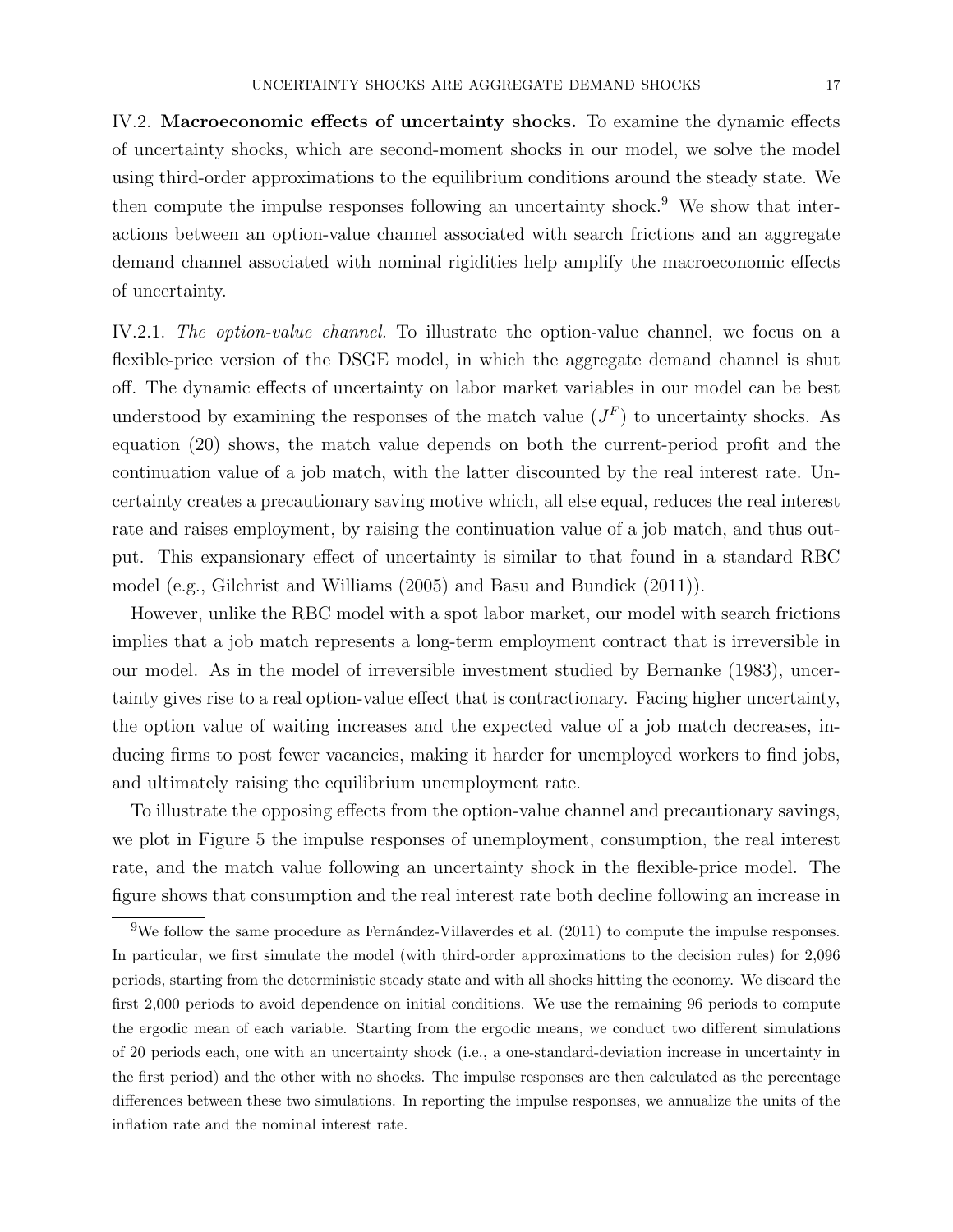uncertainty, indicating the presence of precautionary saving. However, with search frictions, the option-value channel prevails over the precautionary saving effects, leading to an overall recession with a lower match value and a higher unemployment rate. This option-value channel would be absent in the standard RBC model with a spot labor market. Thus, our results suggest that incorporating labor search frictions in the DSGE model helps explain the macroeconomic effects of uncertainty.

IV.2.2. The aggregate demand channel. We now examine the aggregate demand channel for the transmission of uncertainty shocks. For this purpose, we consider the benchmark model with both search frictions and nominal rigidities.

Figure 6 displays the impulse responses of several key macroeconomic variables to a technology uncertainty shock. As shown in the figure, heightened uncertainty raises the unemployment rate by reducing aggregate demand. As demand falls, the relative price of intermediate goods declines, reducing firms' profit and the value of a job match. Firms respond to the decline in the match value by posting fewer vacancies. With fewer vacancies available, the job finding rate for searching workers declines and the unemployment rate rises. As more workers are unemployed, household income falls, reinforcing the initial decline in aggregate demand and further amplifying the recessionary effects of uncertainty on macroeconomic activity.

Since uncertainty depresses aggregate demand, it also lowers inflation. Under the Taylor rule, the central bank lowers the nominal interest rate to alleviate the adverse effects of uncertainty. Nonetheless, equilibrium unemployment still rises and equilibrium inflation still falls following a rise in uncertainty. Thus, the theory's predictions are broadly in line with our empirical evidence that uncertainty shocks act like a negative aggregate demand shock.

The magnitude of the increase in unemployment following an uncertainty shock in the DSGE model is somewhat smaller than, but comparable to, that estimated in the VAR model. In particular, the VAR model implies that a one-standard-deviation increase in consumer uncertainty (shown in Figure 2) leads to a peak increase of unemployment of about 2.55 percent relative to the sample average (i.e., an increase in unemployment of 0.163 percentage points from a sample average of 6.4 percent). The DSGE model implies an increase of unemployment of about 1.60 percent relative to the ergodic mean, so that the DSGE model can generate about 63 percent of the observed increase in unemployment following an uncertainty shock  $(1.60/2.55 \approx 0.63)$ .

IV.2.3. Interactions between the option-value channel and the aggregate demand channel. In our model, search frictions and nominal rigidities have important interactions that amplify the macroeconomic effects of uncertainty shocks. This is illustrated in Figure 7, which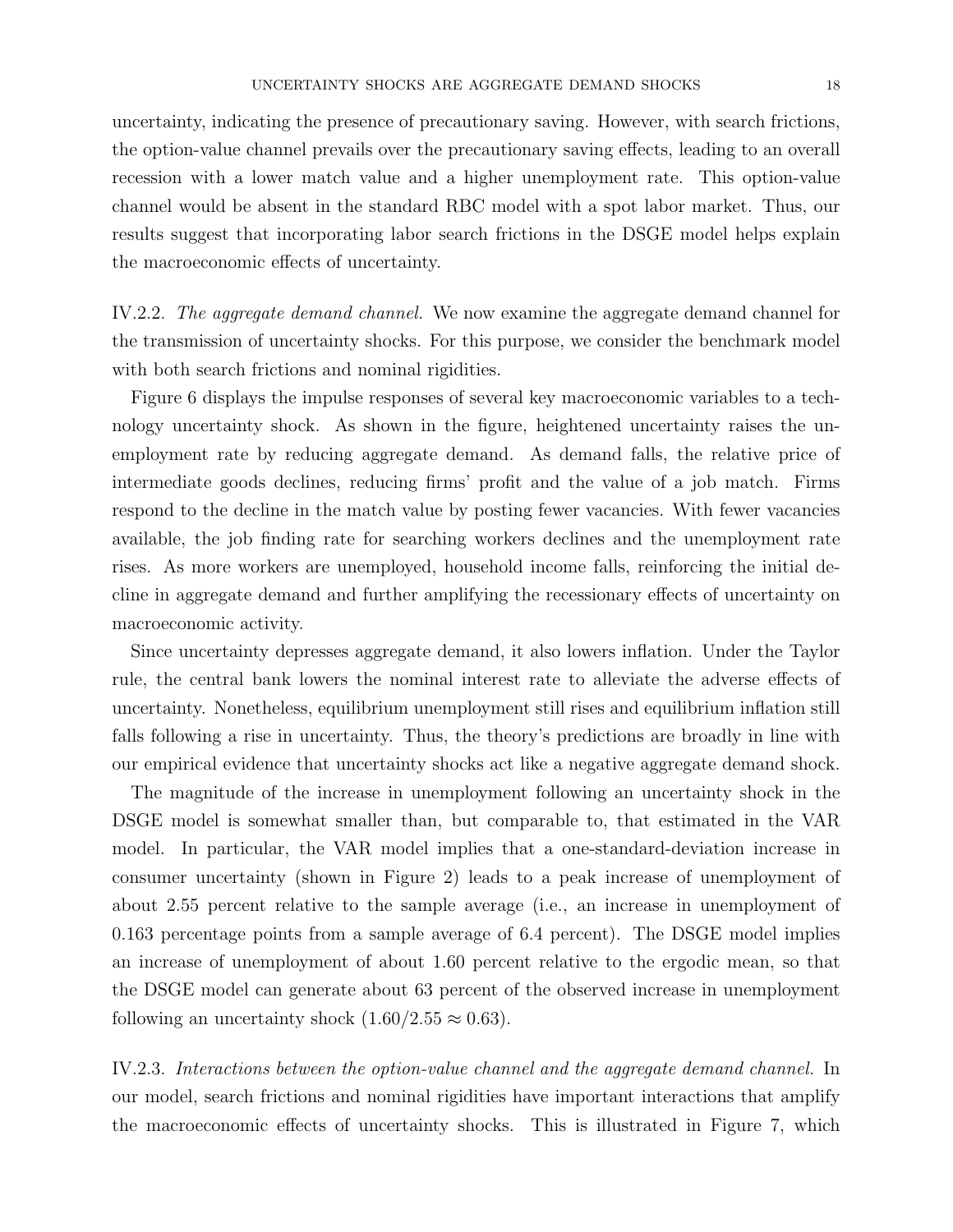displays the response of unemployment to a technology uncertainty shock in four different models: the benchmark model (the solid blue line), a model with nominal rigidities but with low search frictions (the dashed green line), a model with search frictions but with no nominal rigidities (the dotted magenta line), and a model with habit formation (the dashed and dotted red line).<sup>10</sup>

Figure 7 shows that the response of unemployment to uncertainty in the benchmark model is much larger than those in the model with flexible prices and in the model with low search frictions. In particular, the relatively small impact of uncertainty on real economic activity in the model with low search frictions is in line with the findings of Born and Pfeifer (2014) in a standard DSGE model without search frictions.<sup>11</sup> This result suggests that the optionvalue channel associated with search frictions and the aggregate demand channel stemming from nominal rigidities are both important for amplifying uncertainty shocks.

The figure also shows that incorporating habit persistence helps further amplify the effects of uncertainty on unemployment. Habit formation increases the persistence of the negative effects of uncertainty and thus induces a greater decline in the present value of a job match. As a consequence, in the presence of habit formation, unemployment rises more sharply following the increase in uncertainty than in the benchmark model. In contrast, in a standard model without search frictions, habit formation dampens the effect of uncertainty on economic activity, since the consumption decline is more muted in this case (see, for instance, Born and Pfeifer (2014)). In our model, while more muted, the more persistent decline in consumption under habit formation also amplifies the effect of the option-value channel, resulting in a greater rise in the unemployment rate in response to an uncertainty shock. Firms refrain from hiring since the possibility of a bad hiring decision may have long-lasting negative consequences ex post.

Overall, incorporating habit formation brings the magnitude of the peak unemployment response much closer to that estimated from the VAR model (2.38 percent vs. 2.55 percent). These results are quantitatively similar even when we remove real wage rigidities (by setting  $\gamma$  to 0 instead of 0.8), as shown in Figure 8.

<sup>&</sup>lt;sup>10</sup>In the model with low search frictions, we set the vacancy cost parameter to  $\kappa = 0.01$  (instead of the benchmark calibration of 0.14) and the job separation rate to  $\delta = 0.9$  (instead of the benchmark calibration of 0.1). These parameters are chosen to approximate a model with frictionless (and spot) labor markets. In the model with no nominal rigidities, we set the price adjustment cost parameter to  $\Omega_p = 0$  and keep all the other parameters at their calibrated values. In the model with habit formation, we set the habit persistence parameter to  $h = 0.6$  and keep all the other parameters at the calibrated values.

<sup>&</sup>lt;sup>11</sup>With low search frictions in our model, the magnitude of the output responses to a technology uncertainty shock (not reported) is comparable to that obtained by Born and Pfeifer (2014).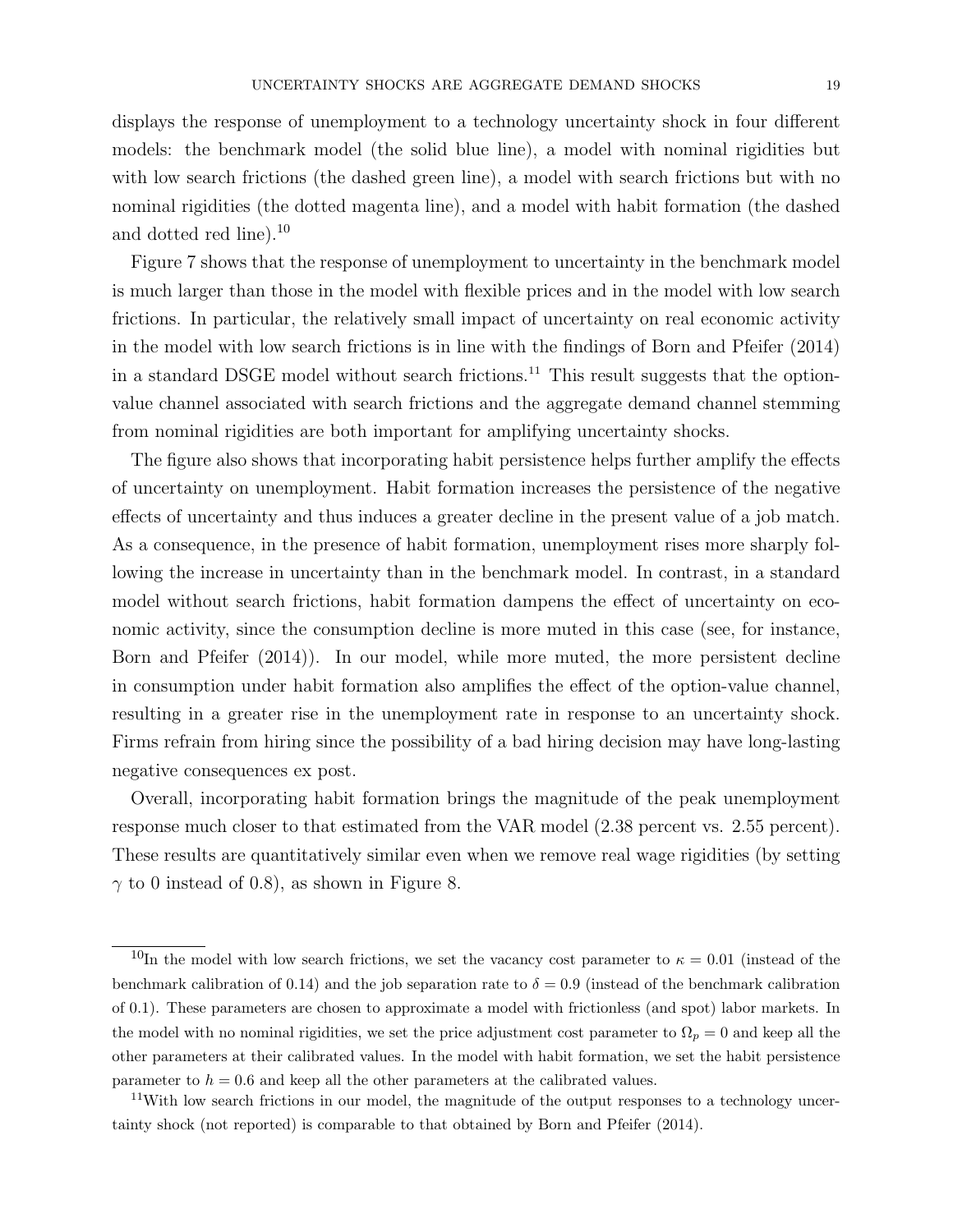## V. CONCLUSION

We study the macroeconomic effects of uncertainty shocks and find that uncertainty shocks act like aggregate demand shocks both in the data and in a DSGE model with search frictions and sticky prices.

Using novel measures of uncertainty from survey data and a VAR model, we document robust evidence that an uncertainty shock leads to a rise in unemployment and declines in inflation and the nominal interest rate. This result is robust to alternative measures of uncertainty, alternative identification strategies, and alternative model specifications.

Incorporating search frictions in a DSGE model is important for understanding the macroeconomic effects of uncertainty. We show that search frictions give rise to an option-value channel through which uncertainty can lead to a recession even in a flexible-price model. Incorporating nominal rigidities opens up an aggregate-demand channel that reinforces the option-value channel to generate quantitatively significant recessionary effects of uncertainty. When the model is further augmented with habit formation, the calibrated DSGE model generates an unemployment response to uncertainty with a size close to that estimated from the VAR model. Thus, interactions between search frictions and nominal rigidities are important for amplifying the macroeconomic effects of uncertainty shocks.

To highlight the aggregate demand effects of uncertainty shocks, we have focused on a stylized model that abstracts from some realistic and potentially important features of the actual economy. For example, the model does not have endogenous capital accumulation and is thus not designed to study the effects of uncertainty shocks on business investment. To the extent that investment adjustments are costly, a similar option-value channel for investment would operate so that increases in uncertainty would reduce investment expenditures. Thus, incorporating endogenous capital accumulation in our model with search frictions may have important implications for the quantitative magnitude of the responses of potential and equilibrium output. However, in light of several recent studies in the literature (Basu and Bundick, 2011; Fernández-Villaverde et al., 2013), incorporating capital accumulation in a DSGE model with nominal rigidities is unlikely to change the qualitative transmission mechanism of uncertainty shocks that we have identified in this paper.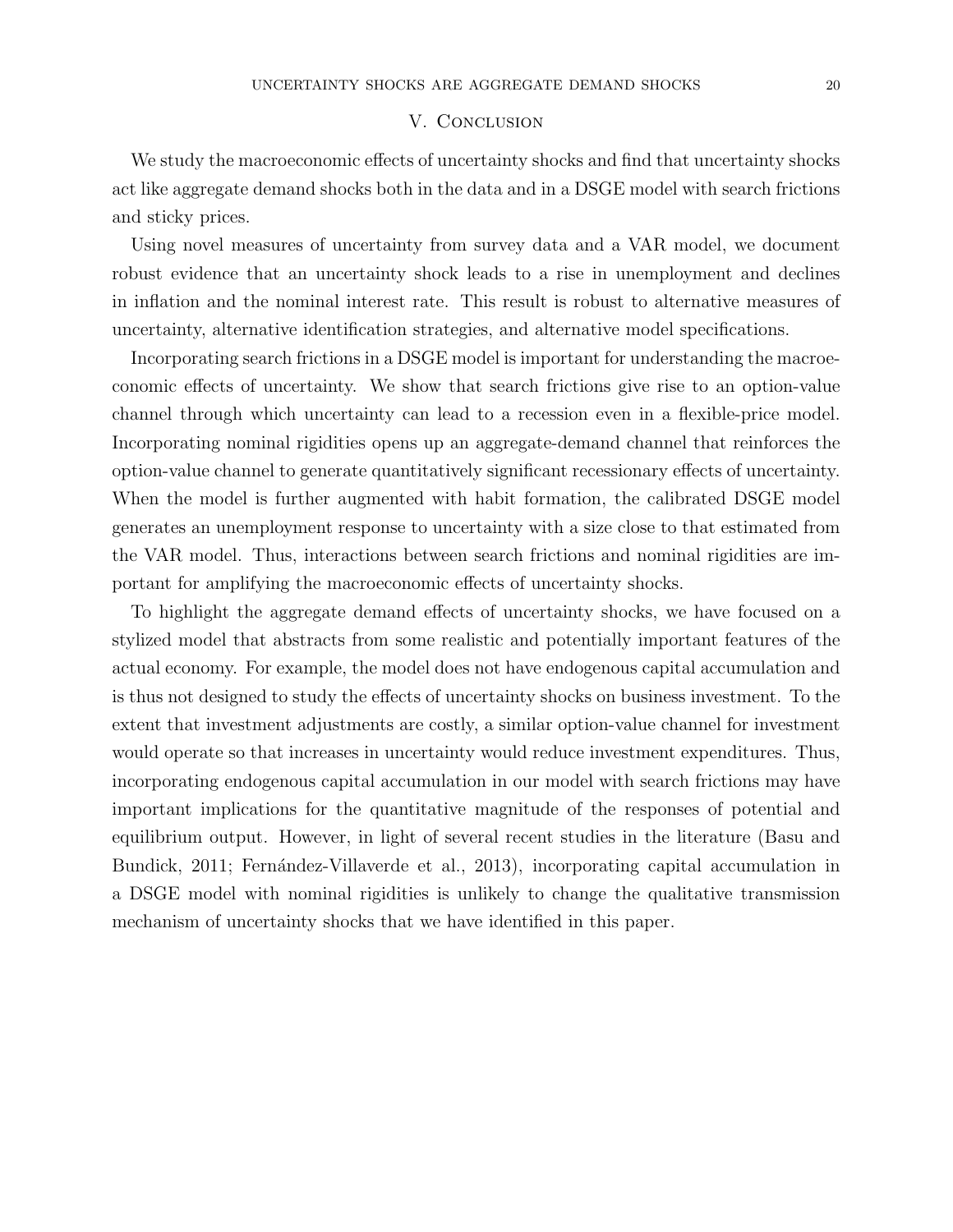#### **REFERENCES**

- Arellano, C., Y. Bai, and P. Kehoe (2011): "Financial Markets and Fluctuations in Uncertainty," Federal Reserve Bank of Minneapolis Research Department Staff Report.
- AUERBACH, A. J. AND Y. GORODNICHENKO (2012): "Measuring the Output Responses to Fiscal Policy," American Economic Journal: Economic Policy, 4, 1–27.
- Bachmann, R., S. Elstner, and E. R. Sims (2013): "Uncertainty and Economic Activity: Evidence from Business Survey Data," American Economic Journal: Macroeconomics, 5, 217–249.
- BACHMANN, R. AND G. MOSCARINI (2011): "Business Cycles and Endogenous Uncertainty," Yale University Working Paper.
- Baker, S. R., N. Bloom, and S. J. Davis (2011): "Measuring Economic Policy Uncertainty," Stanford University Working Paper.
- BASU, S. AND B. BUNDICK (2011): "Uncertainty Shocks in a Model of Effective Demand," Boston College Working Paper.
- Basu, S. and J. G. Fernald (1997): "Returns to Scale in U.S. Production: Estimates and Implications," Journal of Political Economy, 105, 249–283.
- BERNANKE, B. S. (1983): "Irreversibility, Uncertainty, and Cyclical Investment," *Quarterly* Journal of Economics, 98, 85–106.
- BIDDER, R. M. AND M. E. SMITH (2012): "Robust Animal Spirits," Journal of Monetary Economics, 59, 738–750.
- BLANCHARD, O. J. AND J. GALÍ (2010): "Labor Markets and Monetary Policy: A New Keynesian Model with Unemployment," American Economic Journal: Macroeconomics, 2, 1–30.
- Bloom, N. (2009): "The Impact of Uncertainty Shocks," Econometrica, 77, 623–685.  $-$  (2014): "Fluctuations in Uncertainty," *Journal of Economic Perspectives*, forthcoming.
- Bloom, N., M. Floetotto, N. Jaimovich, I. Saporta-Eksten, and S. J. Terry (2012): "Really Uncertain Business Cycles," NBER Working Paper 18245.
- Boldrin, M., L. J. Christiano, and J. D. Fisher (2001): "Habit Persistence, Asset Returns, and the Business Cycle," American Economic Review, 91, 149–166.
- BORN, B. AND J. PFEIFER (2014): "Policy Risk and the Business Cycle," Journal of Monetary Economics, 68, 68–85.
- den Haan, W. J., G. Ramey, and J. Watson (2000): "Job Destruction and Propagation of Shocks," American Economic Review, 90, 482–498.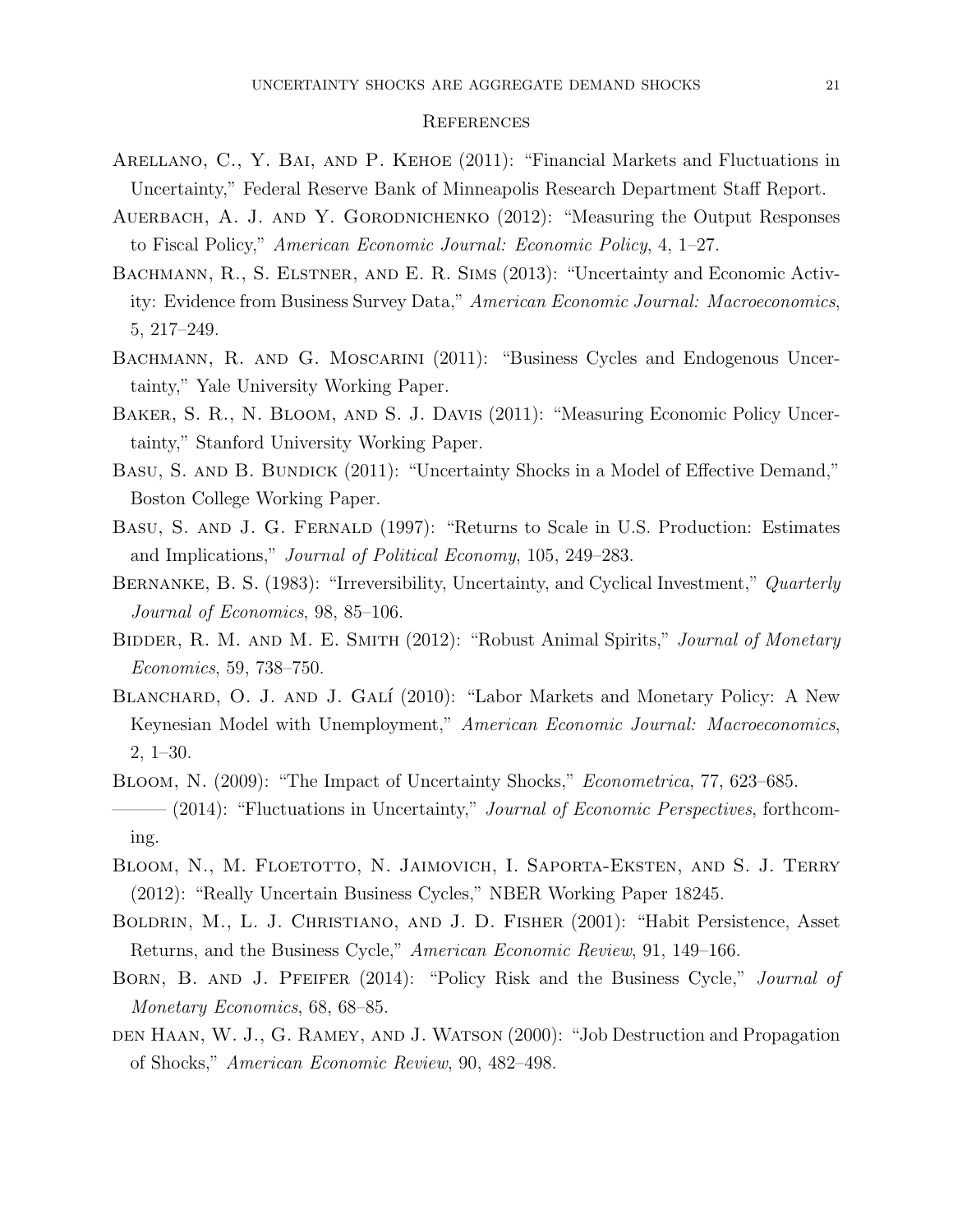- FERNÁNDEZ-VILLAVERDE, J., P. GUERRÓN-QUINTANA, K. KUESTER, AND J. RUBIO-RAMÍREZ (2013): "Fiscal Volatility Shocks and Economic Activity," University of Pennsylvania Working Paper.
- FERNÁNDEZ-VILLAVERDES, J., P. GUERRÓN-QUINTANA, J. F. RUBIO-RAMÍREZ, AND M. URIBE (2011): "Risk Matters: The Real Effects of Volatility Shocks," American Economic Review, 101, 2530—2561.
- Gertler, M. and P. Karadi (2013): "Monetary Policy Surprises, Credit Costs and Economic Activity," Unpublished manuscript, New York University and the European Center Bank.
- GERTLER, M. AND A. TRIGARI (2009): "Unemployment Fluctuations with Staggered Nash Wage Bargaining," Journal of Political Economy, 117.
- GILCHRIST, S., J. W. SIM, AND E. ZAKRAJSEK (2010): "Uncertainty, Financial Frictions, and Investment Dynamics," Boston University Working Paper.
- GILCHRIST, S. AND J. C. WILLIAMS (2005): "Investment, Capacity, and Uncertainty: A Putty-Clay Approach," Review of Economic Dynamics, 8, 1–27.
- Gourio, F. (2012): "Disaster Risk and Business Cycles," American Economic Review, 102, 2734–2766.
- HALL, R. E. (2005): "Employment Fluctuations with Equilibrium Wage Stickiness," American Economic Review, 95, 50–65.
- HALL, R. E. AND P. R. MILGROM (2008): "The Limited Influence of Unemployment on the Wage Bargain," American Economic Review, 98,.
- Ilut, C. L. and M. Schneider (2011): "Ambiguous Business Cycles," Working paper, Duke University and Stanford University.
- Jurado, K., S. C. Ludvigson, and S. Ng (2013): "Measuring Uncertainty," Unpublished manuscript, Columbia University and New York University.
- LEDUC, S. AND K. SILL (forthcoming): "Expectations and Economic Fluctuations: An Analysis Using Survey Data," Review of Economics and Statistics.
- LEDUC, S., K. SILL, AND T. STARK (2007): "Self-Fulfilling Expectations and the Inflation of the 1970s: Evidence from the Livingston Survey," Journal of Monetary Economics, 54, 433–459.
- ROTEMBERG, J. J. (1982): "Sticky Prices in the United States," Journal of Political Econ $omy, 90, 1187-1211.$
- SCHAAL, E. (2012): "Uncertainty, Productivity and Unemployment in the Great Recession," Unpublished manuscript, Federal Reserve Bank of Minneapolis.
- SCOTTI, C. (2012): "Surprise and Uncertainty Indexes: Real-time Aggregation of Real-Activity Macro Surprises," Unpublished manuscript, Federal Reserve Board.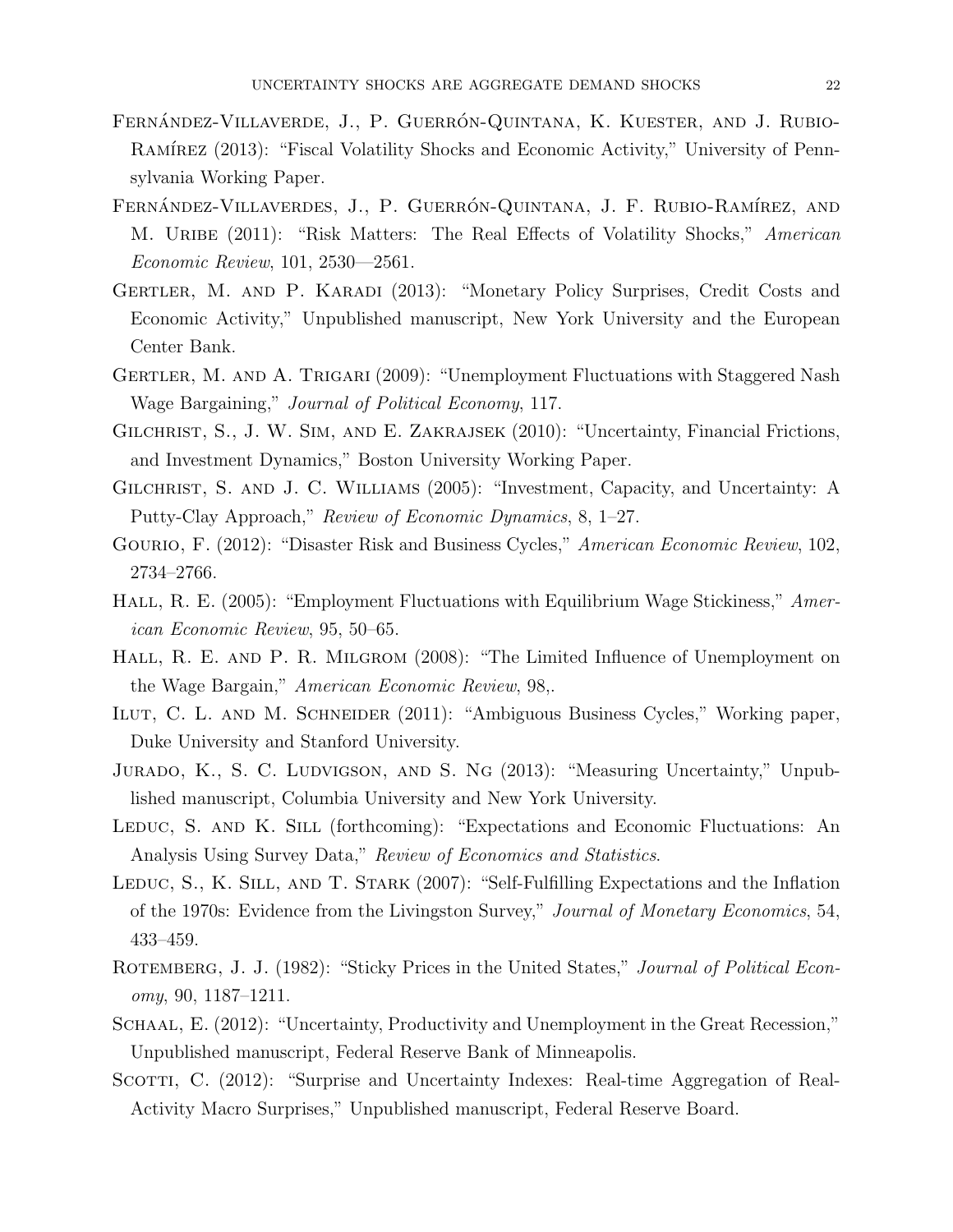- Sims, C. A. and T. Zha (1998): "Bayesian Methods for Dynamic Multivariate Models," International Economic Review, 39, 949–968.
- Swanson, E. T. and J. C. Williams (2014): "Measuring the Effect of the Zero Lower Bound on Medium- and Longer-Term Interest Rates," American Economic Review (forthcoming).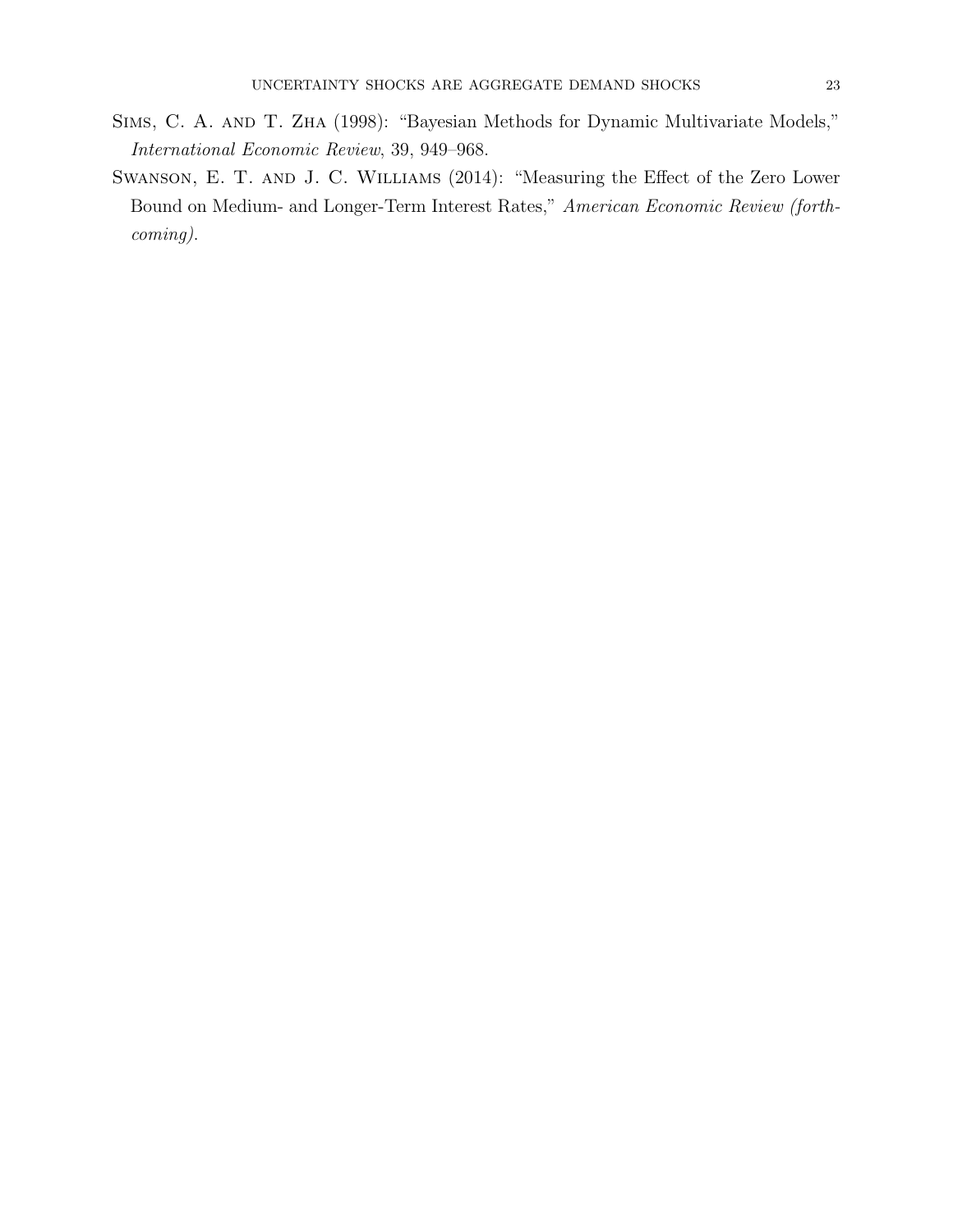| Parameter           | Description                                             | value          |
|---------------------|---------------------------------------------------------|----------------|
|                     | Structural parameters                                   |                |
| $\beta$             | Household's discount factor                             | 0.99           |
| $\chi$              | Scale of disutility of working                          | 0.547          |
| $\hbar$             | Habit persistence                                       | $\overline{0}$ |
| $\eta$              | Elasticity of substitution between differentiated goods | 10             |
| $\alpha$            | Share parameter in matching function                    | 0.50           |
| $\mu$               | Matching efficiency                                     | 0.645          |
| $\rho$              | Job separation rate                                     | 0.10           |
| Φ                   | Flow benefit of unemployment                            | 0.25           |
| $\kappa$            | Flow cost of vacancy                                    | 0.14           |
| b                   | Nash bargaining weight                                  | 0.5            |
| $\gamma$            | Real wage rigidity                                      | 0.8            |
| $\Omega_p$          | Price adjustment cost                                   | 112            |
| $\pi$               | Steady-state inflation (or inflation target)            | 1.005          |
| $\phi_{\pi}$        | Taylor-rule coefficient for inflation                   | 1.5            |
| $\phi_y$            | Taylor-rule coefficient for output                      | 0.2            |
|                     | Shock parameters                                        |                |
| $\rho_z$            | Persistence of technology level shock                   | 0.90           |
| $\sigma_z$          | Mean volatility of technology shock                     | 0.01           |
| $\rho_{\sigma_z}$   | Persistence of technology uncertainty shock             | 0.76           |
| $\sigma_{\sigma_z}$ | Standard deviation of technology uncertainty shock      | 0.392          |

TABLE 1. Benchmark parameter calibration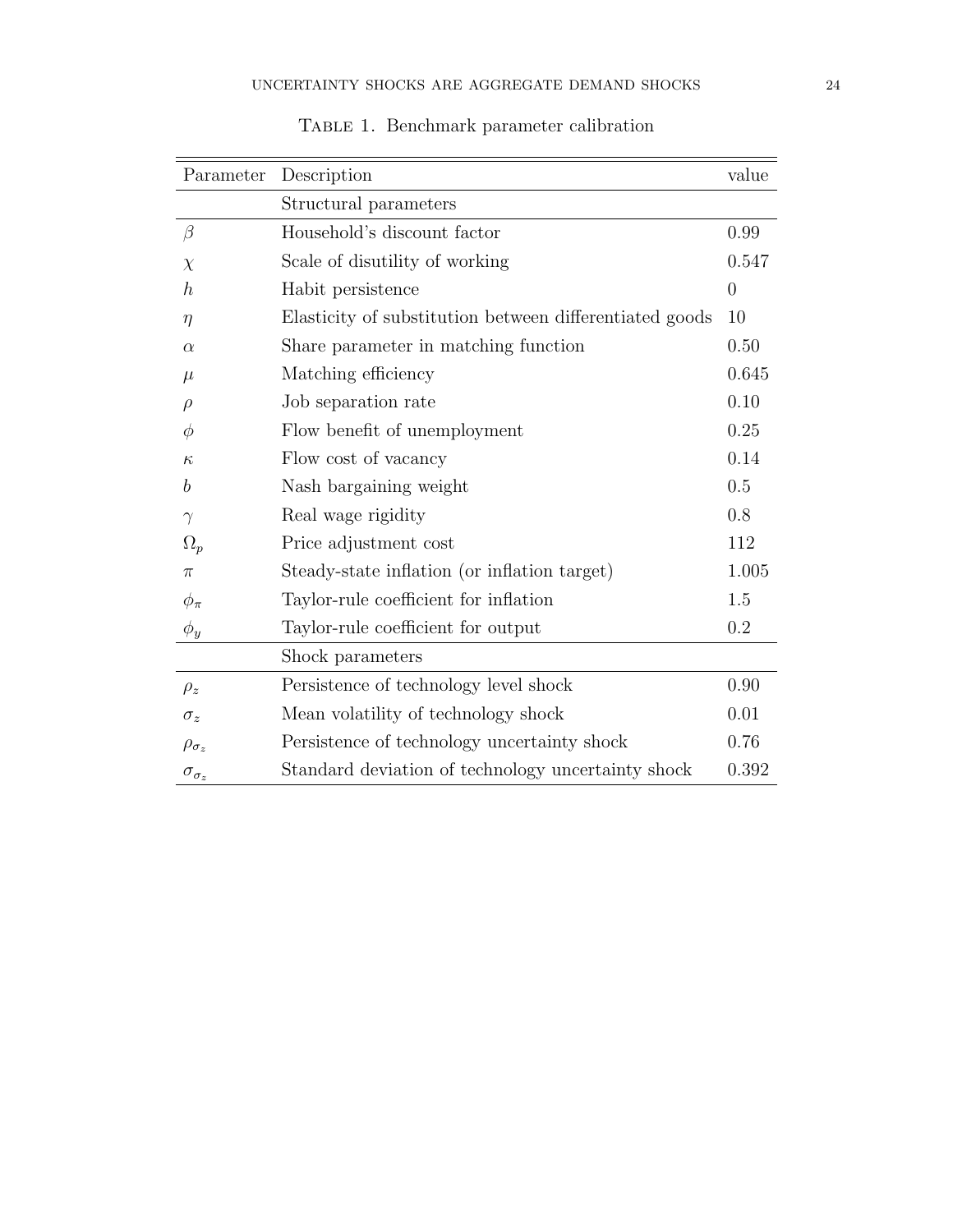

Figure 1. Consumers' perceived uncertainty from the Michigan Survey of Consumers in the United States (solid line) versus the VIX/VXO index from the Chicago Board of Exchange (dashed line). The grey shaded areas indicate NBER recession dates in the United States. Data frequencies are monthly. The consumer uncertainty series starts in January 1978 and the VIX/VXO series starts in January 1986. Both series end by October 2013. Three-month moving averages are plotted.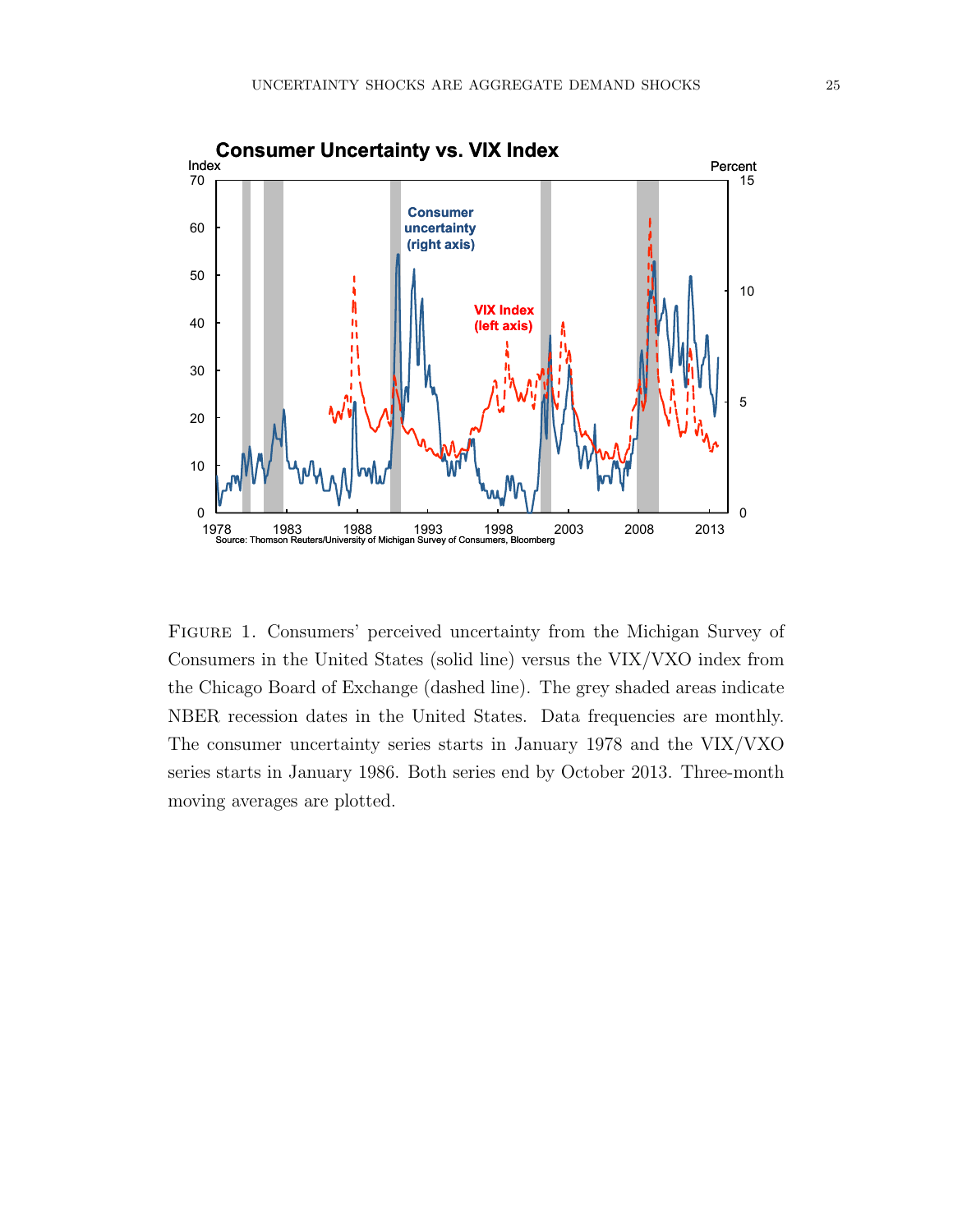

FIGURE 2. The effects of a one-standard deviation shock to perceived uncertainty in the Michigan Survey of Consumers: uncertainty measure ordered first. The solid lines represent median responses of the variables to a onestandard-deviation increase in the innovations to uncertainty. The dashed lines around each solid line represent the 90-percent error bands for the estimated median impulse responses. The units of the horizontal axes are months. The units of the vertical axes are percentage points.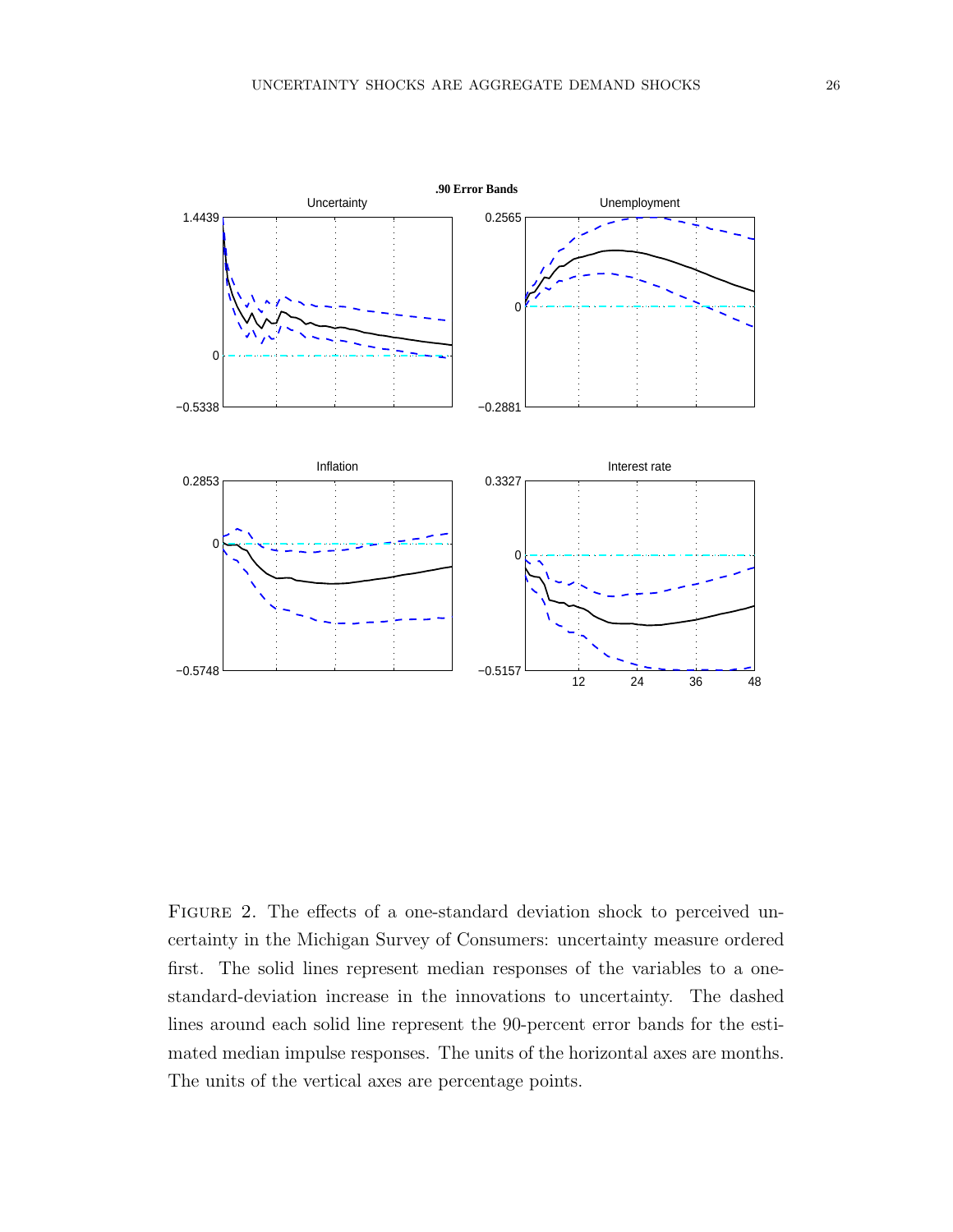

FIGURE 3. The effects of a one-standard deviation shock to perceived uncertainty in the Michigan Survey of Consumers: uncertainty measure ordered last. The solid lines represent median responses of the variables to a one-standarddeviation increase in the innovations to uncertainty. The dashed lines around each solid line represent the 90-percent error bands for the estimated median impulse responses. The units of the horizontal axes are months. The units of the vertical axes are percentage points.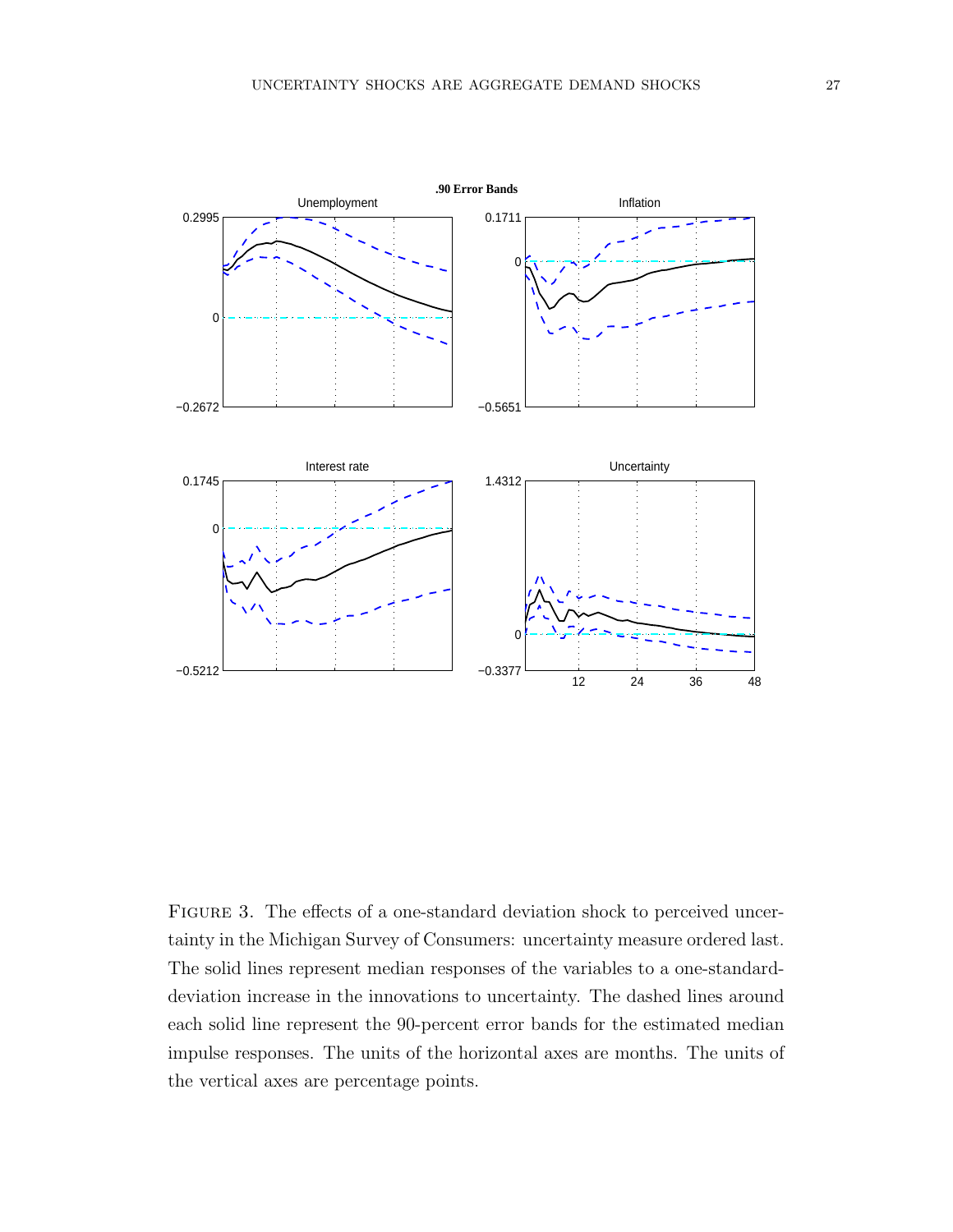

Figure 4. The effects of a one-standard deviation shock to the VIX. The solid lines represent median responses of the variables to a one-standard-deviation increase in the innovations to uncertainty. The dashed lines around each solid line represent the 90-percent error bands for the estimated median impulse responses. The units of the horizontal axes are months. The units of the vertical axes are percentage points.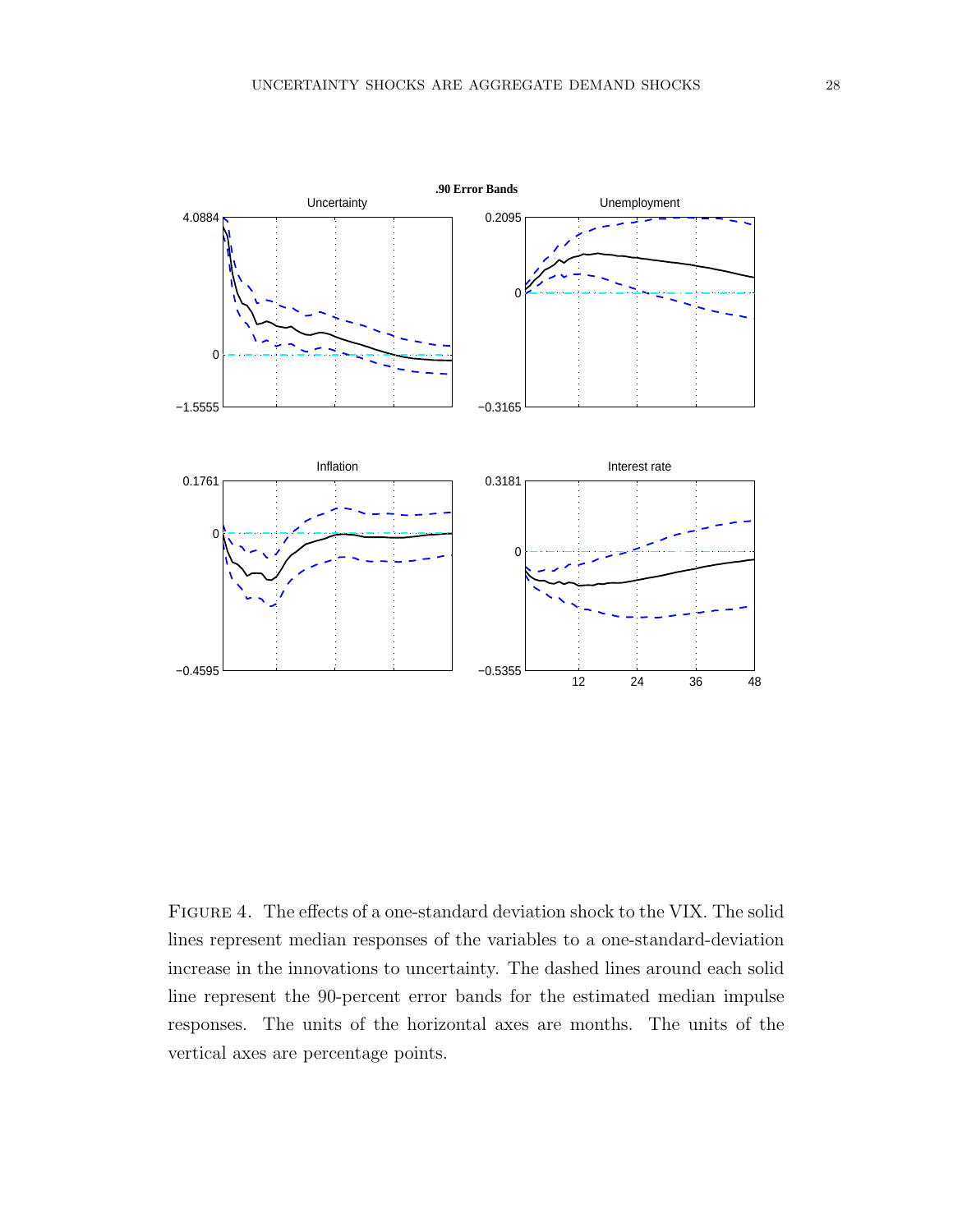

Figure 5. Impulse responses to a technology uncertainty shock in the DSGE model with flexible prices.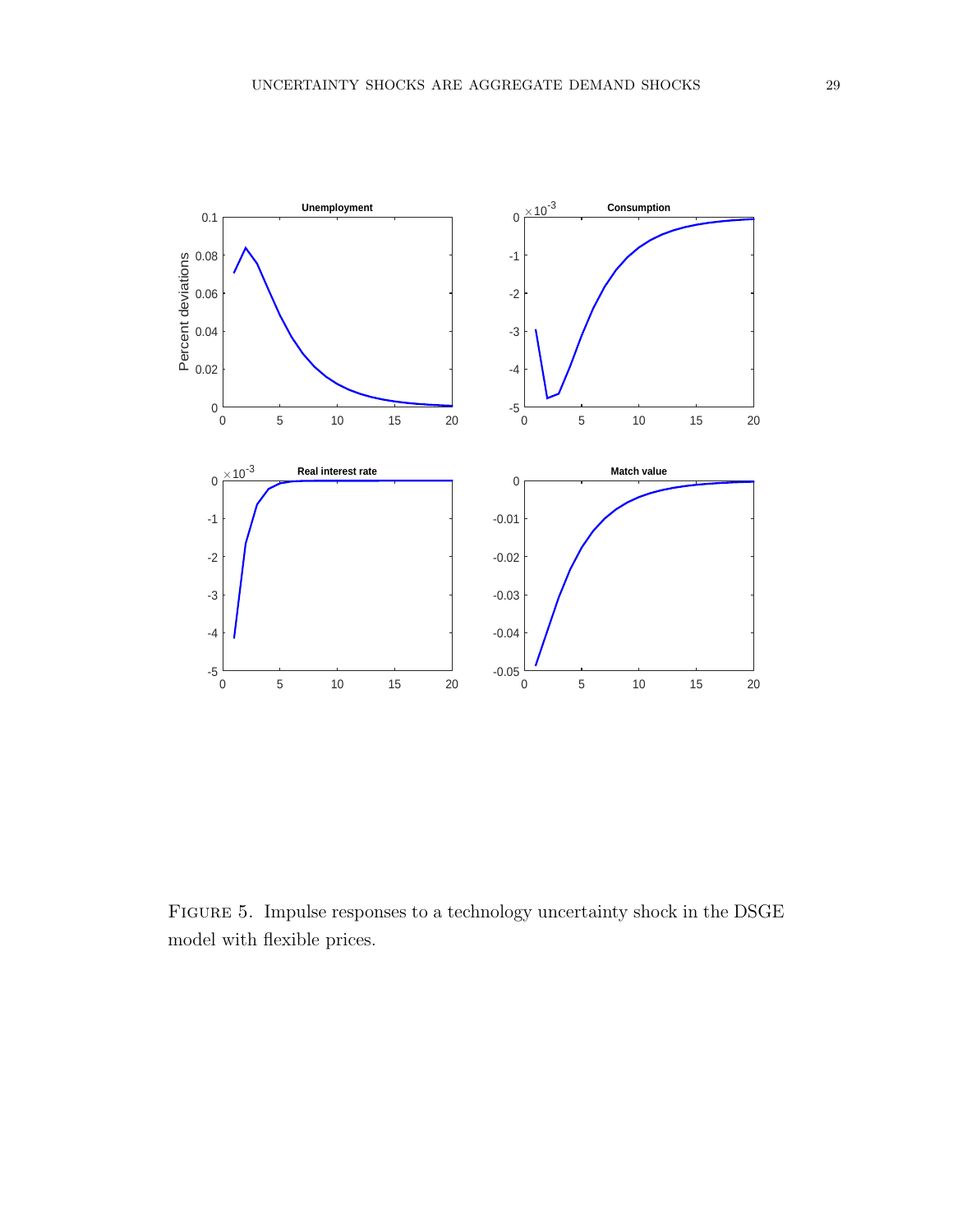

Figure 6. Impulse responses of macroeconomic variables to a technology uncertainty shock in the DSGE model with sticky prices.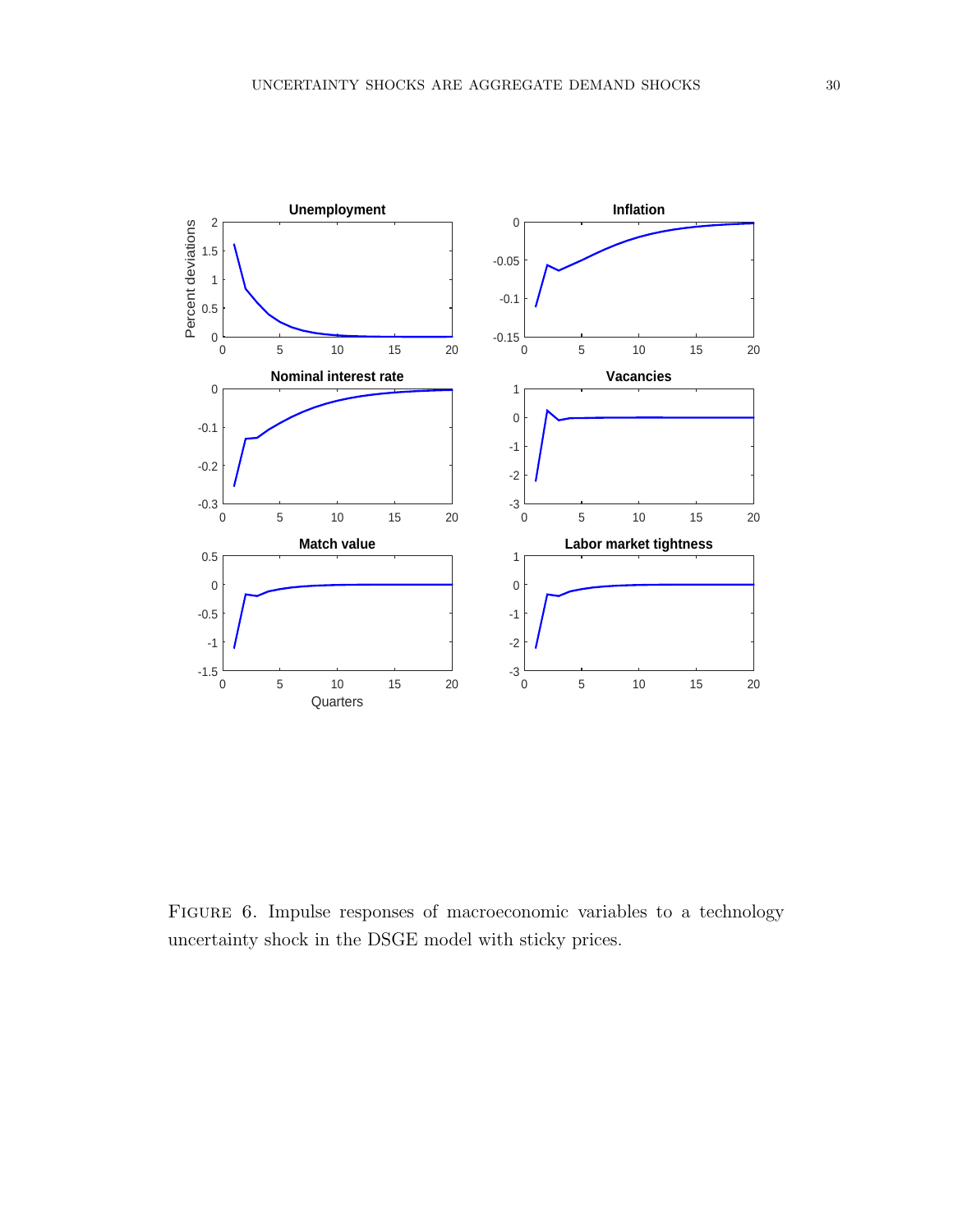

FIGURE 7. Amplification mechanisms for technology uncertainty.